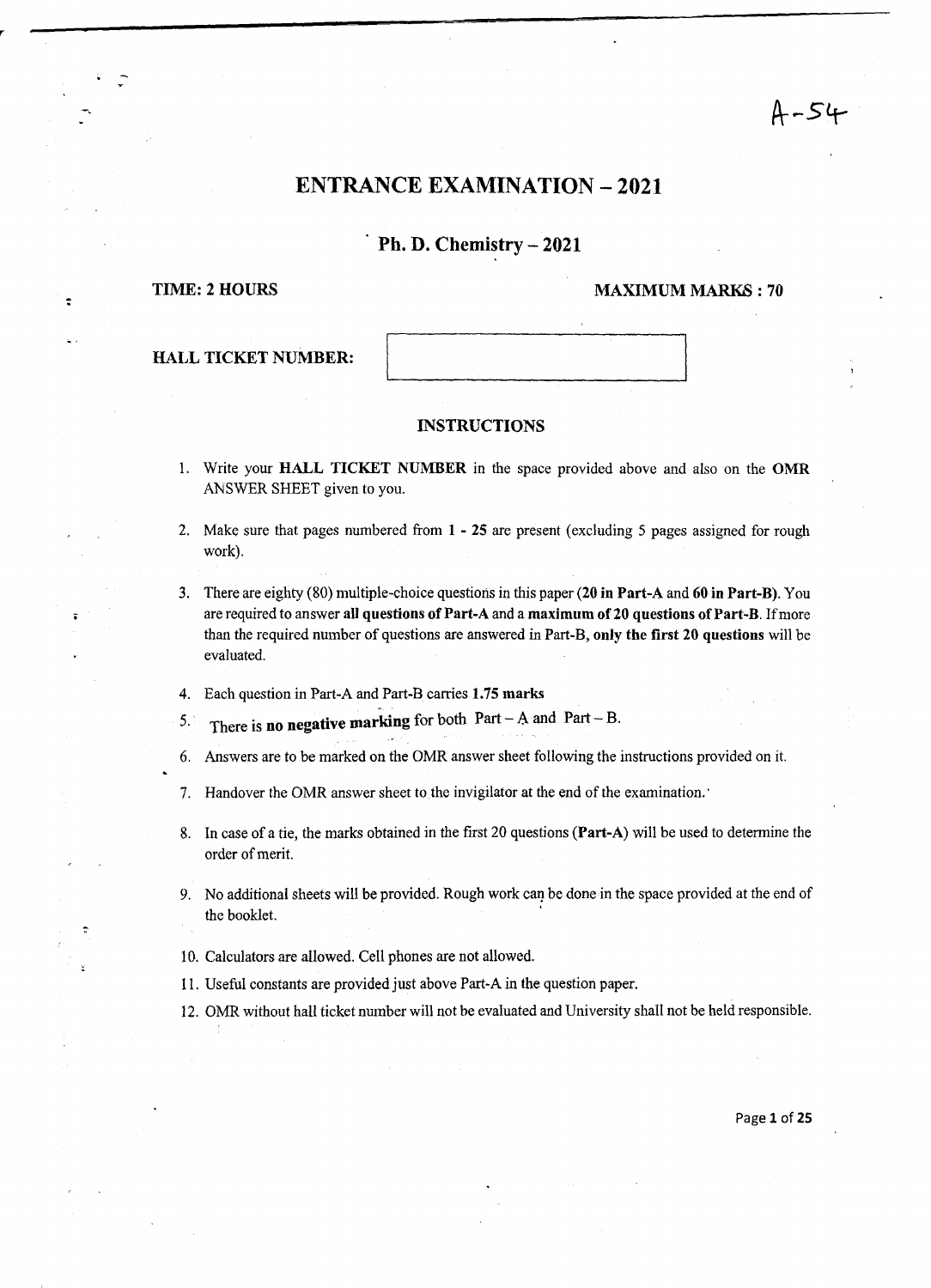#### **Useful Constants:**

**--**

Rydberg constant = 109737 cm<sup>-1</sup>; Faraday constant = 96500 C; Planck constant =  $6.625 \times 10^{-34}$  J s; Speed of light = 2.998  $\times$  10<sup>8</sup> ms<sup>-1</sup>; Boltzmann constant = 1.380  $\times$  10<sup>-23</sup> J K<sup>-1</sup>; Gas constant = 8.314 J K<sup>-1</sup> mol<sup>-1</sup> = 0.082 L-atm K<sup>-1</sup> mol<sup>-1</sup> = 1.987 cal K<sup>-1</sup> mol<sup>-1</sup>; Mass of electron = 9.109 × 10<sup>-31</sup> kg; Mass of proton = 1.672  $\times$  10<sup>-27</sup> kg; Charge of electron = 1.6  $\times$  10<sup>-19</sup> C; 1 bar = 10<sup>5</sup> N m<sup>-2</sup>; RT/F (at 298.15 K) = 0.0257 V; Avogadro number =  $6.022 \times 10^{23}$ ; 1 nm = 1239.84 eV

#### PART A

1. The product fonned in the following reaction is:



2. Merrifield resin was first used for the synthesis of:

[A] Proteins [B] Deoxyribonucleic acid [C] Ribonucleic acid [D] Carbohydrates

3. The key intennediate involved in the classical synthesis of Vitamin A is:

- $[A]$   $\beta$ -ionone
- [B] ergocalciferol
- [C] L-sorbose
- [D] 2-methyl-l,4-benzoquinone

Page 2 of 25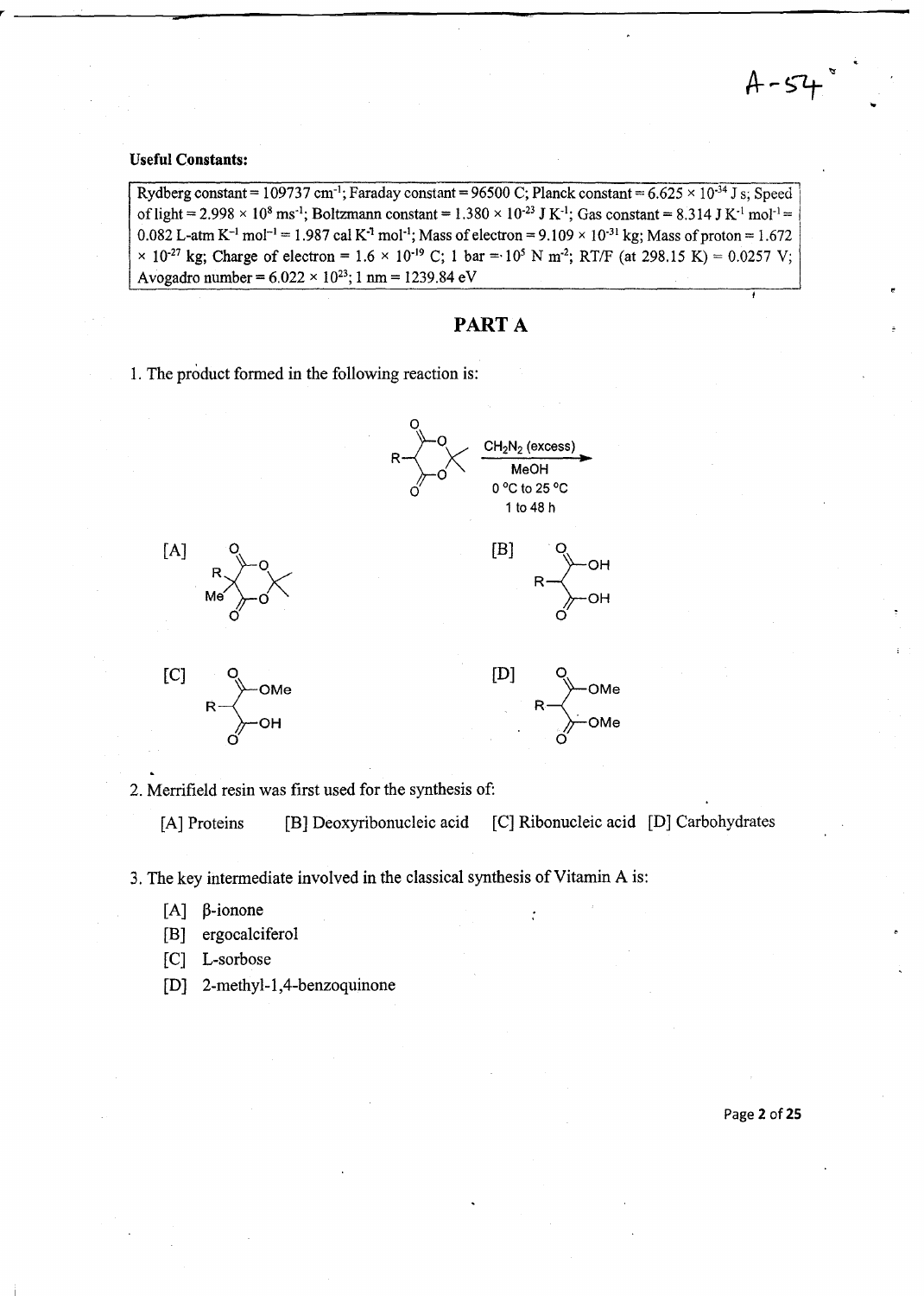-54

4. The major product obtained in the following transformation is:



5. The product formed in the following reaction is:



6. Among the following, the pair of Bravais lattices that are identical is:

[A] face-centered and body-centered cubic

 $\ddot{\phantom{a}}$ 

 $\hat{\mathbf{r}}$ 

- [B) face-centered and body-centered tetragonal
- [C] body-centered and base-centered orthorhombic
- [D] primitive and base-centered monoclinic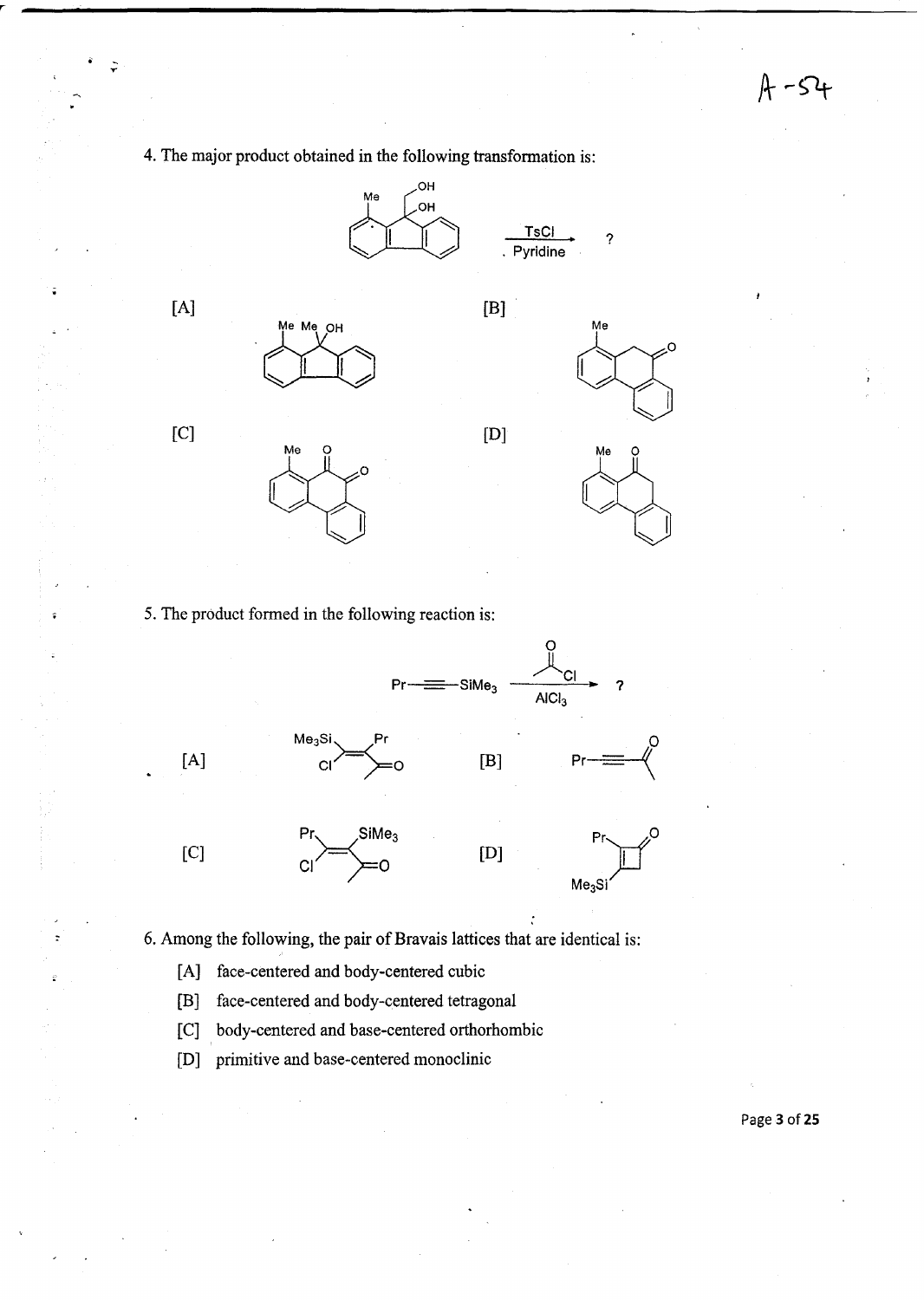$A - 54$ 

7. The major product formed in the following reaction is:



8. The major product X formed in the following reaction is:



9. With increasing temperature, Curie and Pauli paramagnetic susceptibilities:

- [A] both remain constant
- [B] decrease and increase, respectively
- [C] both decrease
- [0] decrease and remain constant, respectively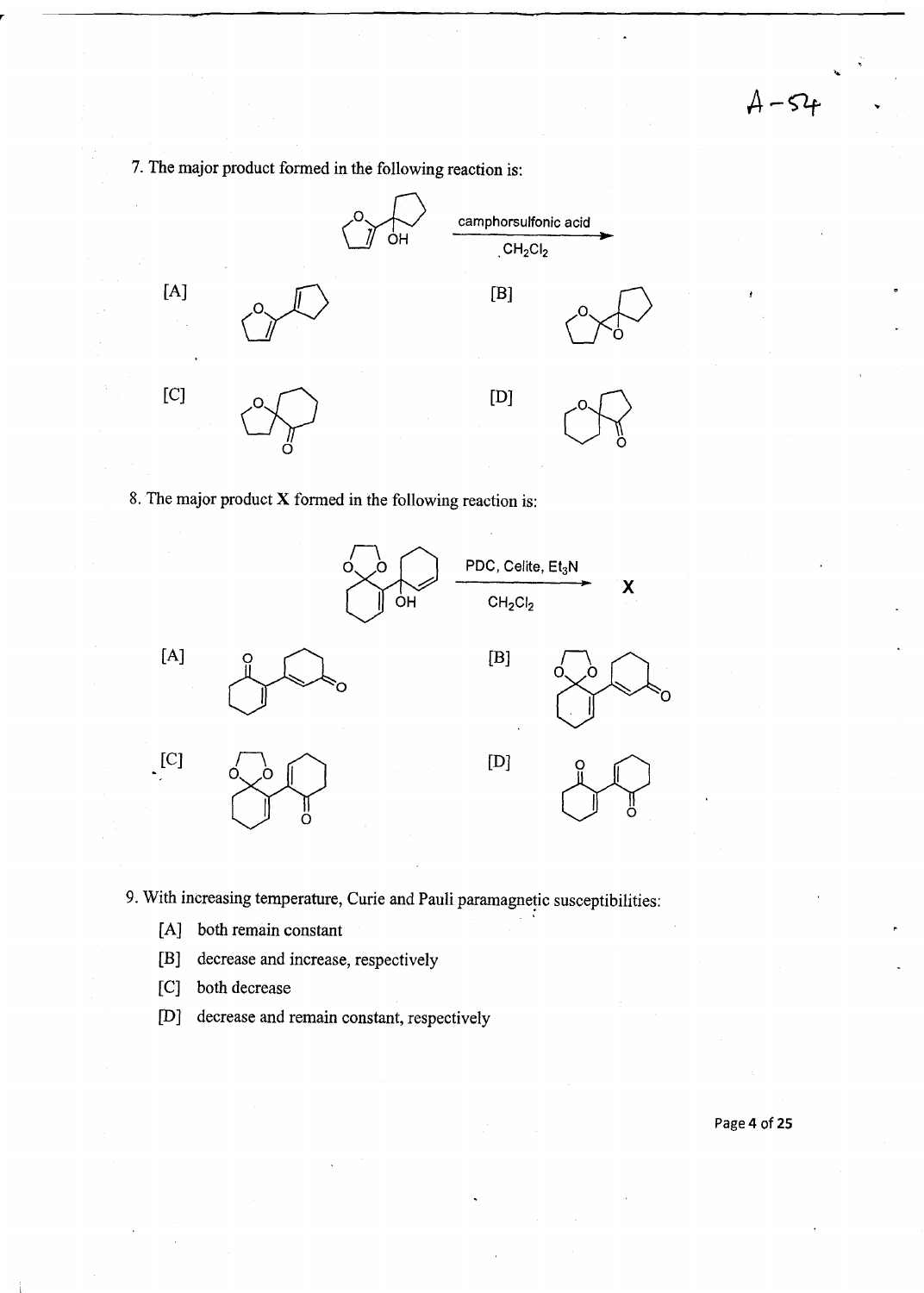$A - 54$ 

10. The value of the commutator  $[x/2, p_x]$  is:

- $[A]$  *ih*/2  $[B]$   $-i\hbar$
- $[C]$  2*ih* [D]  $\hbar$
- 11. The ionic mobilities of CH<sub>3</sub>COO<sup>-</sup>, Cs<sup>+</sup>, H<sup>+</sup>, and Li<sup>+</sup> ions in aqueous solution follows the order:
	- [A]  $CH_3COO^- > Cs^+ > H^+ > Li^+$
	- $[B]$   $Cs^+ > H^+ > Li^+ > CH_3COO^-$
	- $[C]$   $H^+ > Li^+ > Cs^+ > CH_3COO^-$
	- $[D]$   $H^+ > Cs^+ > Li^+ > CH_3COO^-$
- 12. The vibrational frequency of a diatomic molecule A-B is v. If another diatomic molecule C-D has the same force constant and the masses of C and D are respectively twice that of A and B, the vibrational frequency of C-D is:

| $[A]$ 2v         |  | [B] $\sqrt{2}v$  |
|------------------|--|------------------|
| $[C]$ $\sqrt{2}$ |  | [D] $v/\sqrt{2}$ |

13. The frequency of transition between the nuclear spin levels of a  ${}^{13}C$  nucleus in a magnetic field of 14.4 T is (magnetogyric ratio =  $6.73 \times 10^7$  rad T<sup>-1</sup> s<sup>-1</sup>):

| $[A]$ 186 MHz                             |  |  | $[B]$ 176 MHz |
|-------------------------------------------|--|--|---------------|
| $\begin{bmatrix} C \end{bmatrix}$ 168 MHz |  |  | $[D]$ 154 MHz |

14. The total number of degenerate eigenstates possible for the ground state of a particle-in-a-3D cubic box of length *a* is:

| $[\mathrm{A}]$ | . | $[B]$ 3 |  |
|----------------|---|---------|--|
| $[C]$ 2        |   | $[D]$ 4 |  |

Page 5 of 25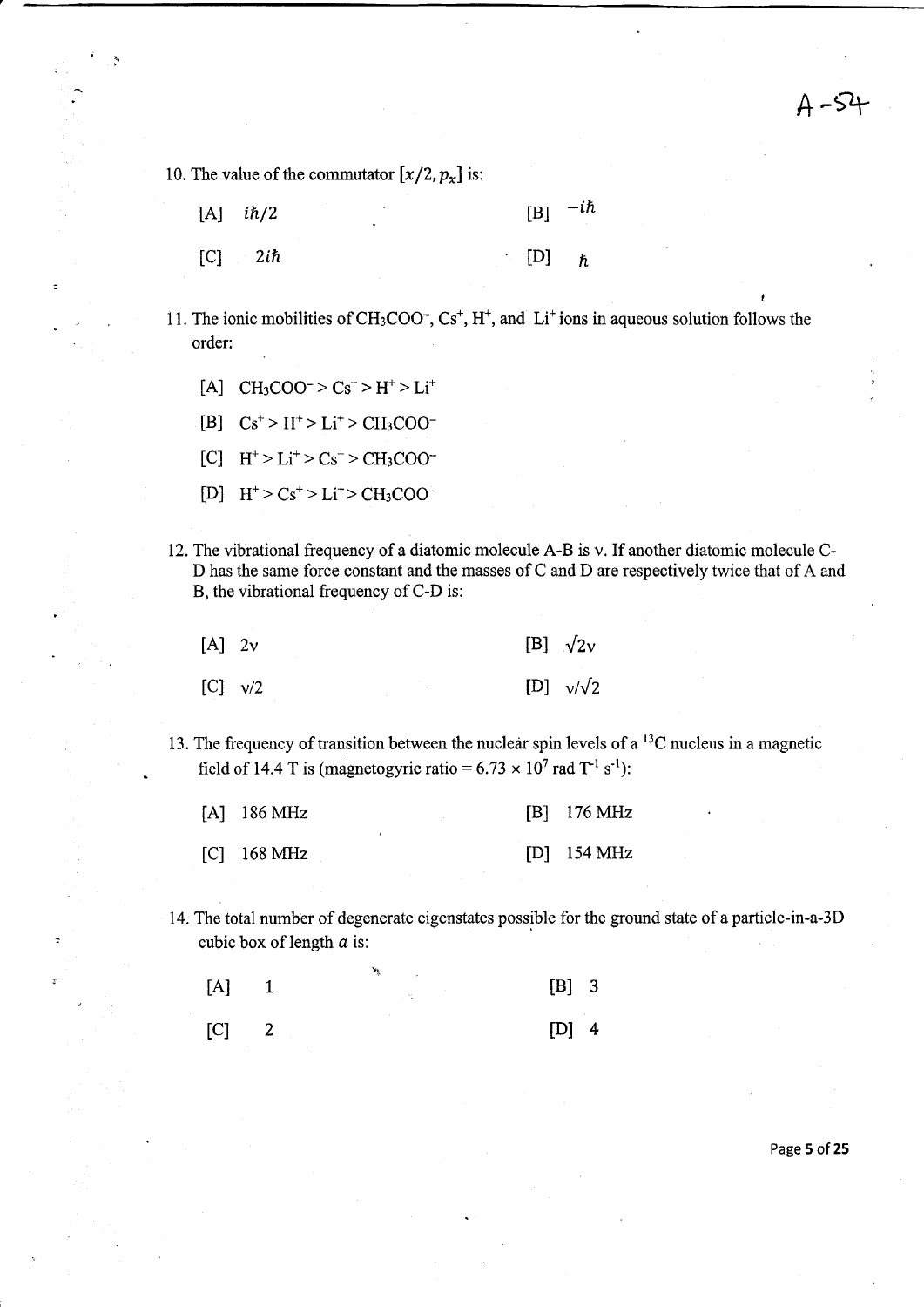$4 - 54$ 

15. The differential scanning calorimetry scan of a semi-crystalline polymer is expected to display: [A] Only glass transition temperature ... [B] Only melting temperature [C] Both glass transition and crystalline [D] Either glass transition or crystalline melting temperature melting temperatures. 16. The compound with *nonzero* dipole moment among  $PF_5$ ,  $NF_3$ ,  $BF_3$  and *trans*- $PtCl_2(NH_3)$ <sub>2</sub> is: [A] PF<sub>5</sub>  $[B]$  NF<sub>3</sub> [C] BF3  $[D]$  *trans-PtCl<sub>2</sub>(NH<sub>3</sub>)<sub>2</sub>* 17. In tetragonally compressed low-spin  $[CuF<sub>6</sub>]<sup>2</sup>$ , the unpaired electron resides in the orbital: [A]  $d_{z^2}$  [B]  $d_{x^2-y^2}$  [C]  $d_{xz}$ [D]  $d_{xv}$ 18. In the cubic zinc blende structure of ZnS, [A] each  $S^2$  ion is octahedrally surrounded by six  $Zn^{2+}$  ions [B] each  $\text{Zn}^{2+}$  ion is octahedrally surrounded by six  $S^2$  ions [C] each  $\text{Zn}^{2+}$  ion is tetrahedrally surrounded by four  $S^{2-}$  ions and each  $S^{2-}$  ion is octahedrally surrounded by  $\sin Zn^{2+}$  ions [D] each  $\text{Zn}^{2+}$  ion is tetrahedrally surrounded by four  $S^2$  ions and each  $S^2$  ion is tedrahedrally surrounded by four  $Zn^{2+}$  ions J9. The diffraction method best suitable to investigate *agostic interaction* in organometallic complexes is: [A] Single crystal X-ray Diffraction [B] Powder X-ray Diffraction [D] Electron Diffraction [C] Neutron Diffraction 20. The geometries around Au and I atoms in  $Au_2Cl_6$  and  $I_2Cl_6$ , are respectively, [A] planar and planar [B] planar and nonplanar [D] nonplanar and nonplanar [C] nonplanar and planar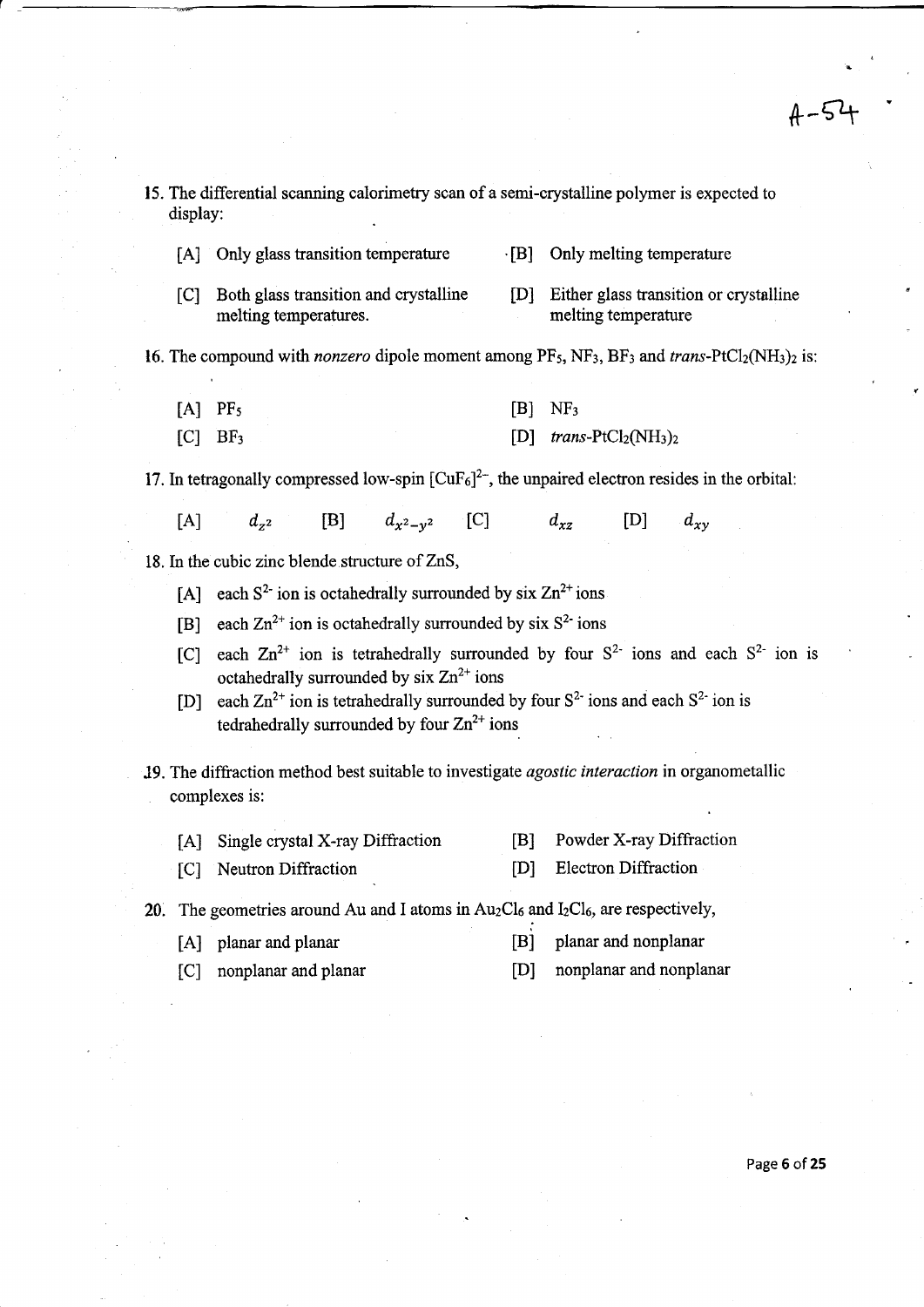### **PARTB**



21. The major product formed in the following reaction is:

22. The suitable major product of the following reaction is:



[B]

 $\ddot{\cdot}$ 

[D]

 $[A]$  o  $-Ph$ 

[C]

 $\frac{1}{s}$   $\frac{Ph}{s}$ 



 $\begin{picture}(180,10) \put(0,0){\line(1,0){10}} \put(10,0){\line(1,0){10}} \put(10,0){\line(1,0){10}} \put(10,0){\line(1,0){10}} \put(10,0){\line(1,0){10}} \put(10,0){\line(1,0){10}} \put(10,0){\line(1,0){10}} \put(10,0){\line(1,0){10}} \put(10,0){\line(1,0){10}} \put(10,0){\line(1,0){10}} \put(10,0){\line(1,0){10}} \put(10,0){\line($ 



Page 7 of 25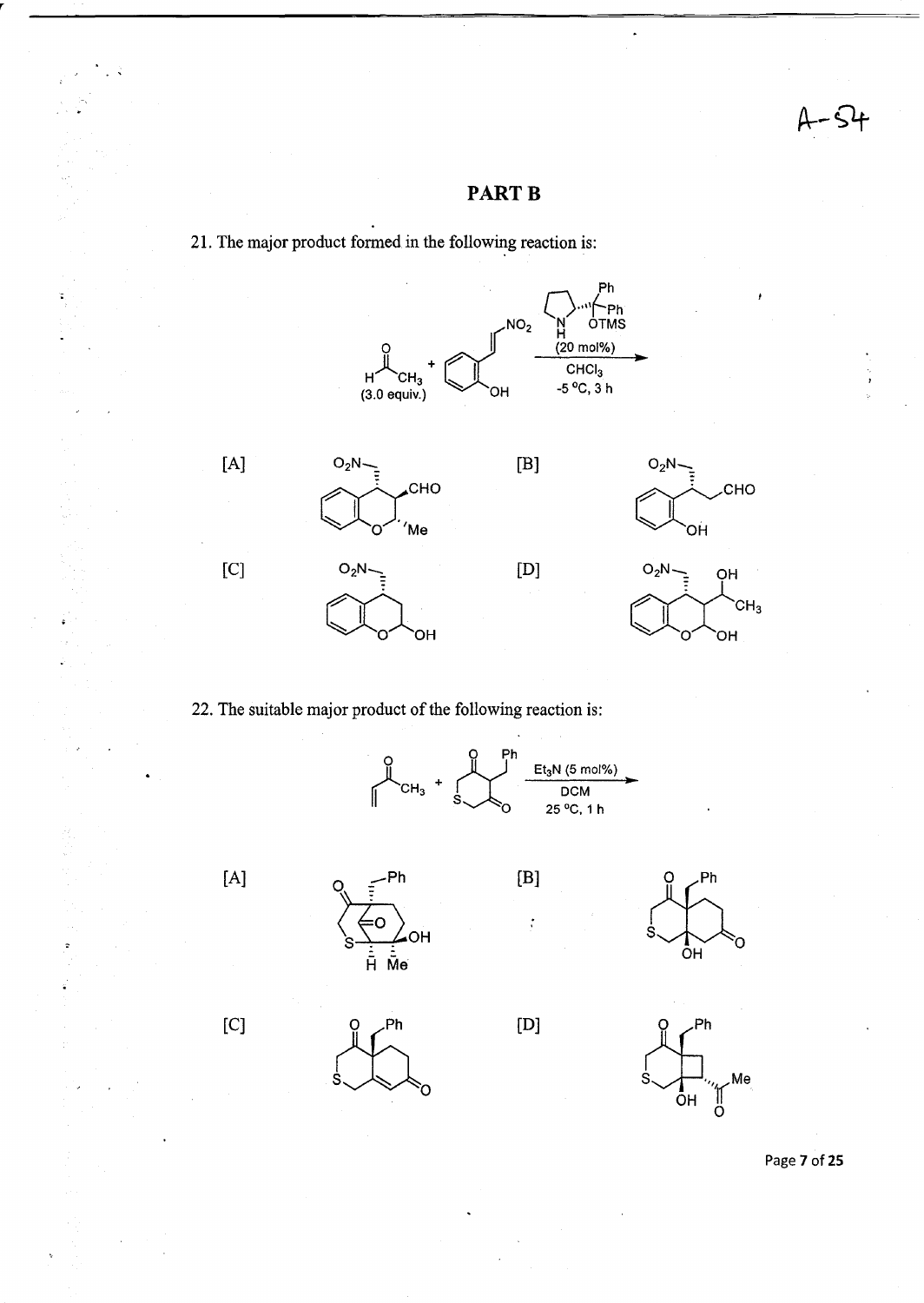23. The suitable major product of the following reaction is:



24. The products  $X$  and  $Y$  formed in the following reactions are:

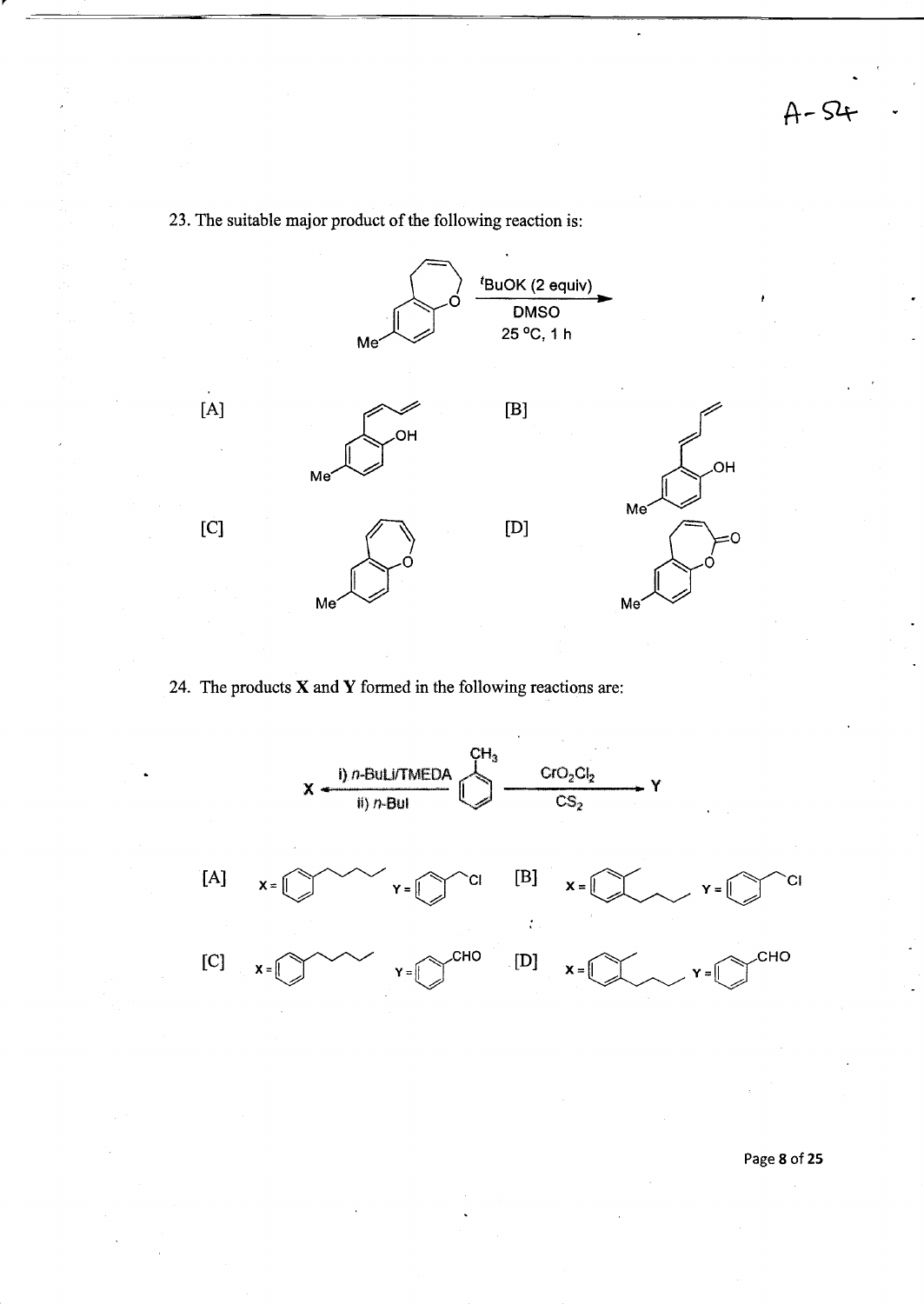$\overline{a}$ 

# 25. The product obtained in the following transformation is:

ð



26. The major product obtained in the following transformation is:



Page 9 of 25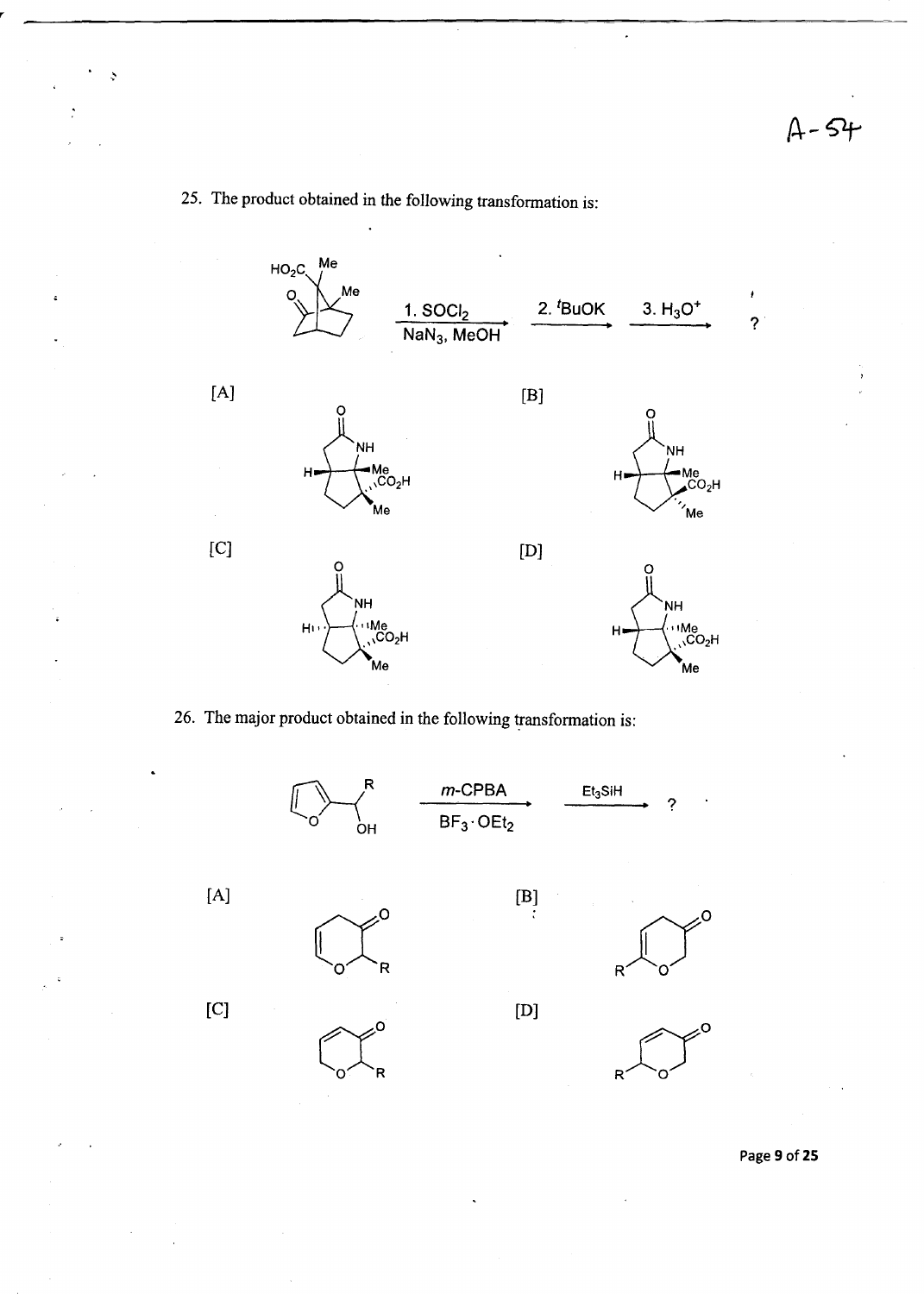$A - S4$ 



27. The major product obtained in the following transformation is:

28. The modes of addition followed during the formation of products (i) and (ii) respectively, are:



- [ A] *si-, re-additions*
- [B] *re-,* si-additions
- [C] *si-, si-* additions
- [D] *re-, re-* additions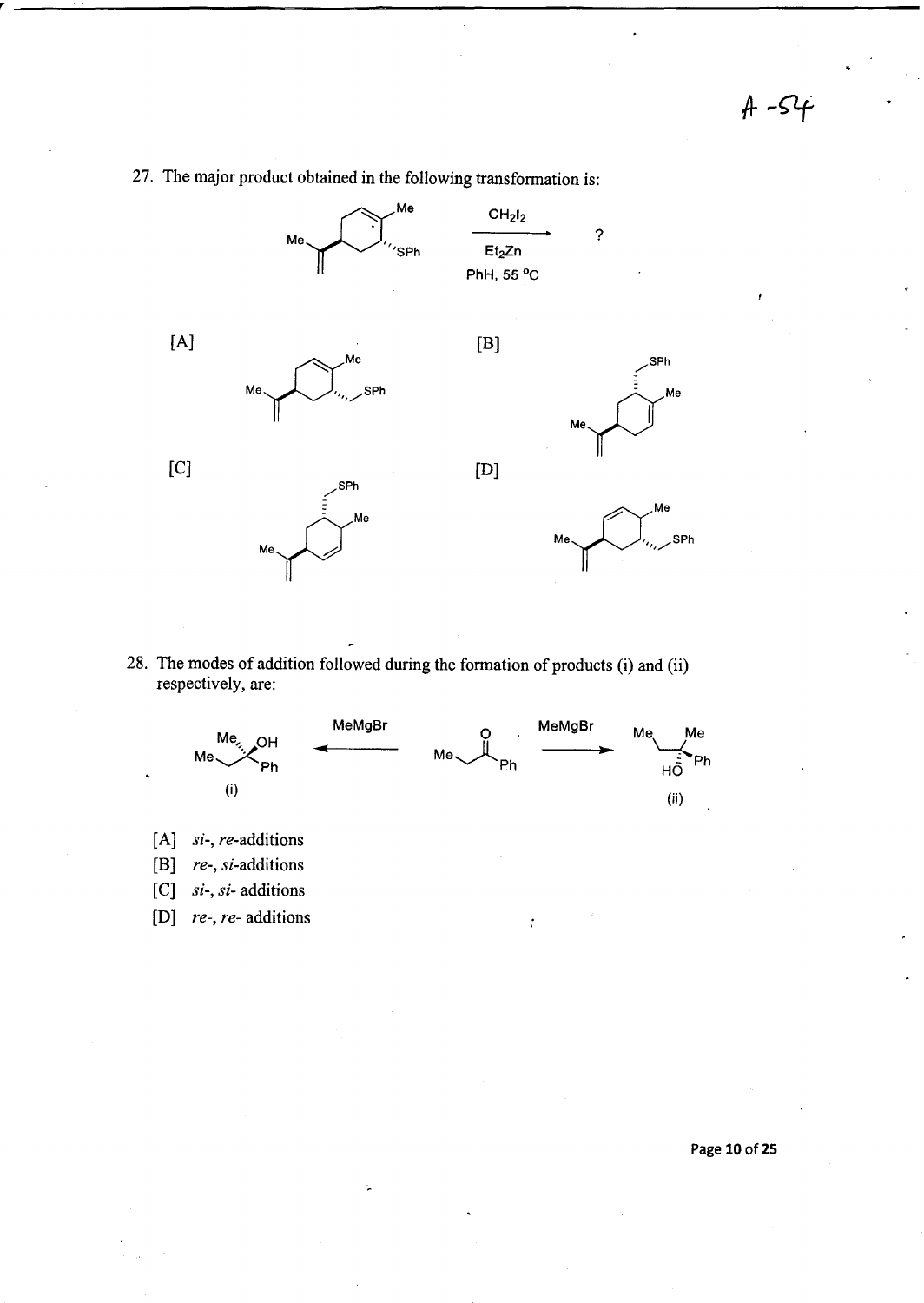$A - 54$ 

# 29. The products  $X, Y$  and  $Z$  obtained in the following reactions are:



Page 11 of 25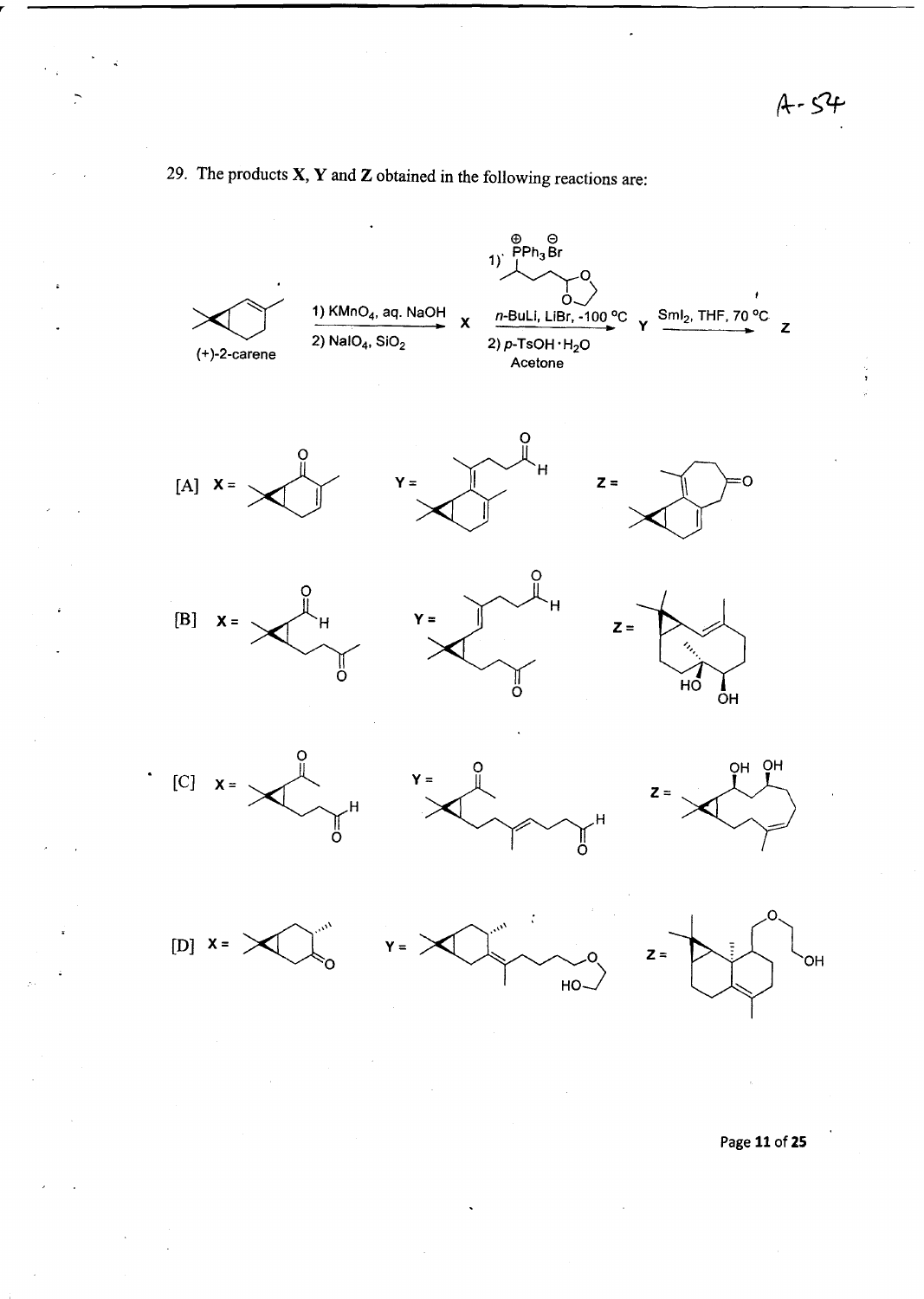# $A - 54$

30. The following transformation involves:



- [A] Trans-annular ene reaction followed by oxy-Cope rearrangement
- [B] Oxy-Cope rearrangement followed by trans-annular ene reaction
- [C] Oxy-Cope rearrangement followed by retro-ene reaction
- [D] Retro-ene reaction followed by oxy-Cope rearrangement
- 31. The suitable reagents and the name of the following reaction are:



- [A] (i) OS04; Upjohn dihydroxylation
- [B] (i) AgOAc, I<sub>2</sub>, H<sub>2</sub>O (ii) KOH; Prevost dihydroxylation
- [C] (i) AgOAc, I<sub>2</sub>, H<sub>2</sub>O (ii) KOH; Woodward dihydroxylation
- [D] (i) PhCO<sub>2</sub>Ag, I<sub>2</sub> (ii) KOH; Prevost dihydroxylation

32. Identify the suitable reagents for the following transformation:



- [A] (i) KCN; (ii)  $Me<sub>3</sub>S<sup>+</sup>I<sup>-</sup>$ , NaH
- [B] (i) NaOH; CH20; (ii) Thiamine hydrochloride
- [C] (i)  $n$ -BuLi, CH<sub>2</sub>O; (ii) PCC
- [D] (i)  $Me<sub>3</sub>S<sup>+</sup>I<sup>-</sup>$ , NaH; (ii) KCN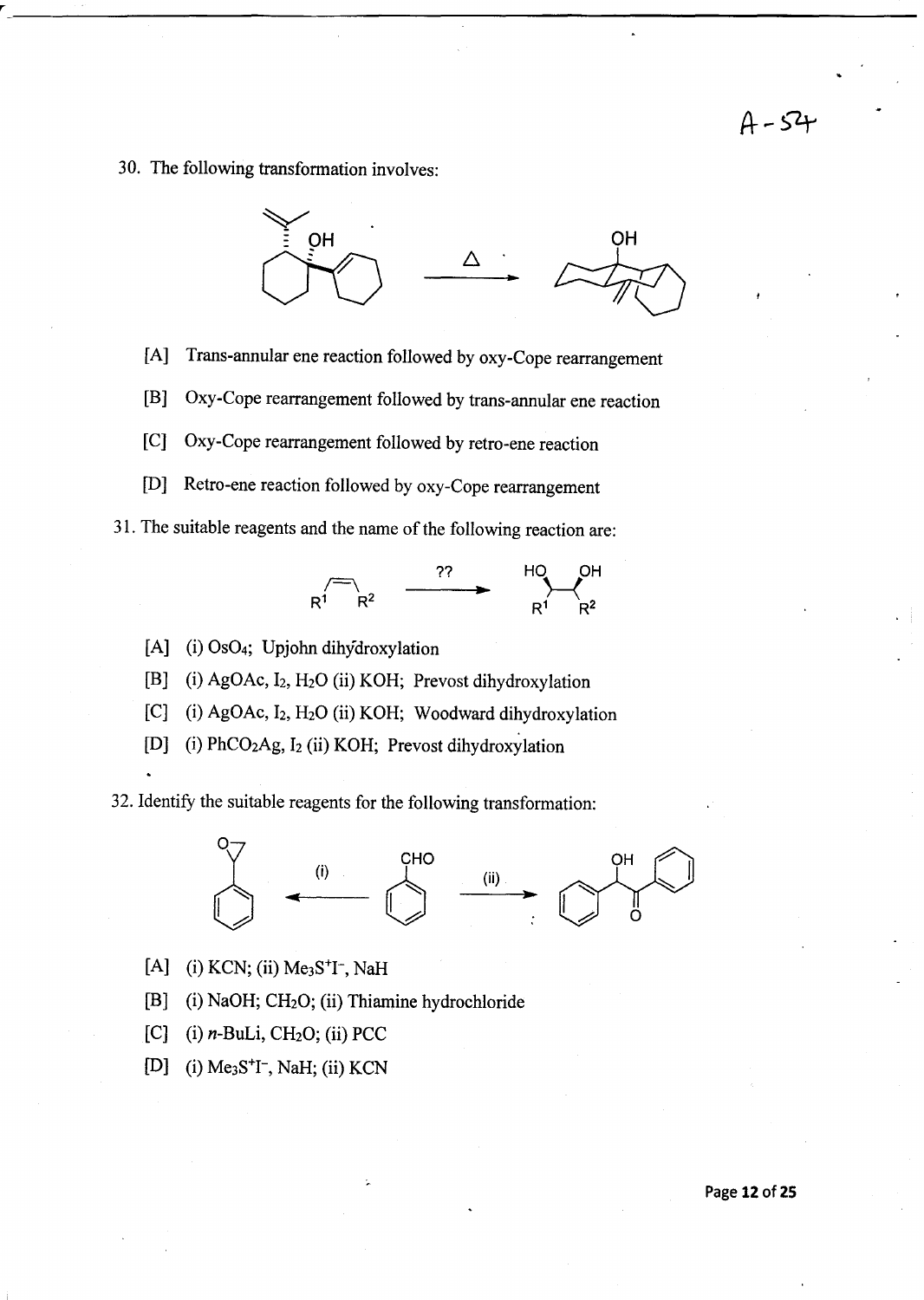

33. The major product formed in the following reaction is:

34. The rate of cyclization of given hydroxyalkyl chlorides  $[Cl(CH_2)_nOH]$ , follows the order:

 $\ddot{\cdot}$ 

- [A]  $Cl(CH_2)_3OH > Cl(CH_2)_4OH > Cl(CH_2)_5OH$
- [B]  $Cl(CH<sub>2</sub>)<sub>3</sub>OH > Cl(CH<sub>2</sub>)<sub>5</sub>OH > Cl(CH<sub>2</sub>)<sub>4</sub>OH$
- $[C] \quad \text{Cl}(\text{CH}_2)_4\text{OH} > \text{Cl}(\text{CH}_2)_5\text{OH} > \text{Cl}(\text{CH}_2)_3\text{OH}$
- $[{\rm D}] \quad {\rm Cl}({\rm CH}_2)_4{\rm OH} > {\rm Cl}({\rm CH}_2)_3{\rm OH} > {\rm Cl}({\rm CH}_2)_5{\rm OH}$

Page **13** of 25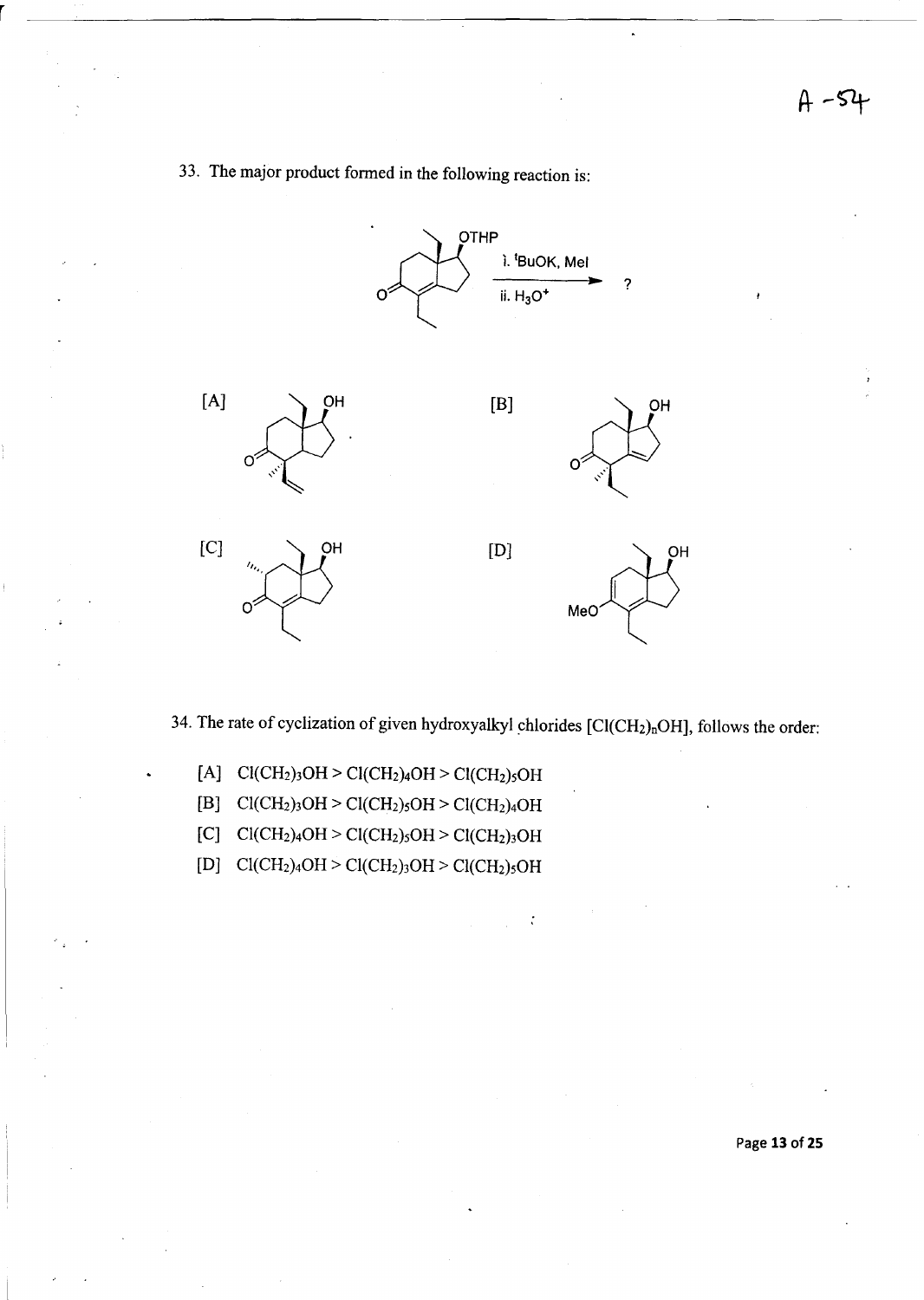**A--Slf-**

 $\ddot{\phantom{a}}$ 



## 35. The major product X formed in the following reaction is:

36. The major product X formed in the following reaction sequence is:









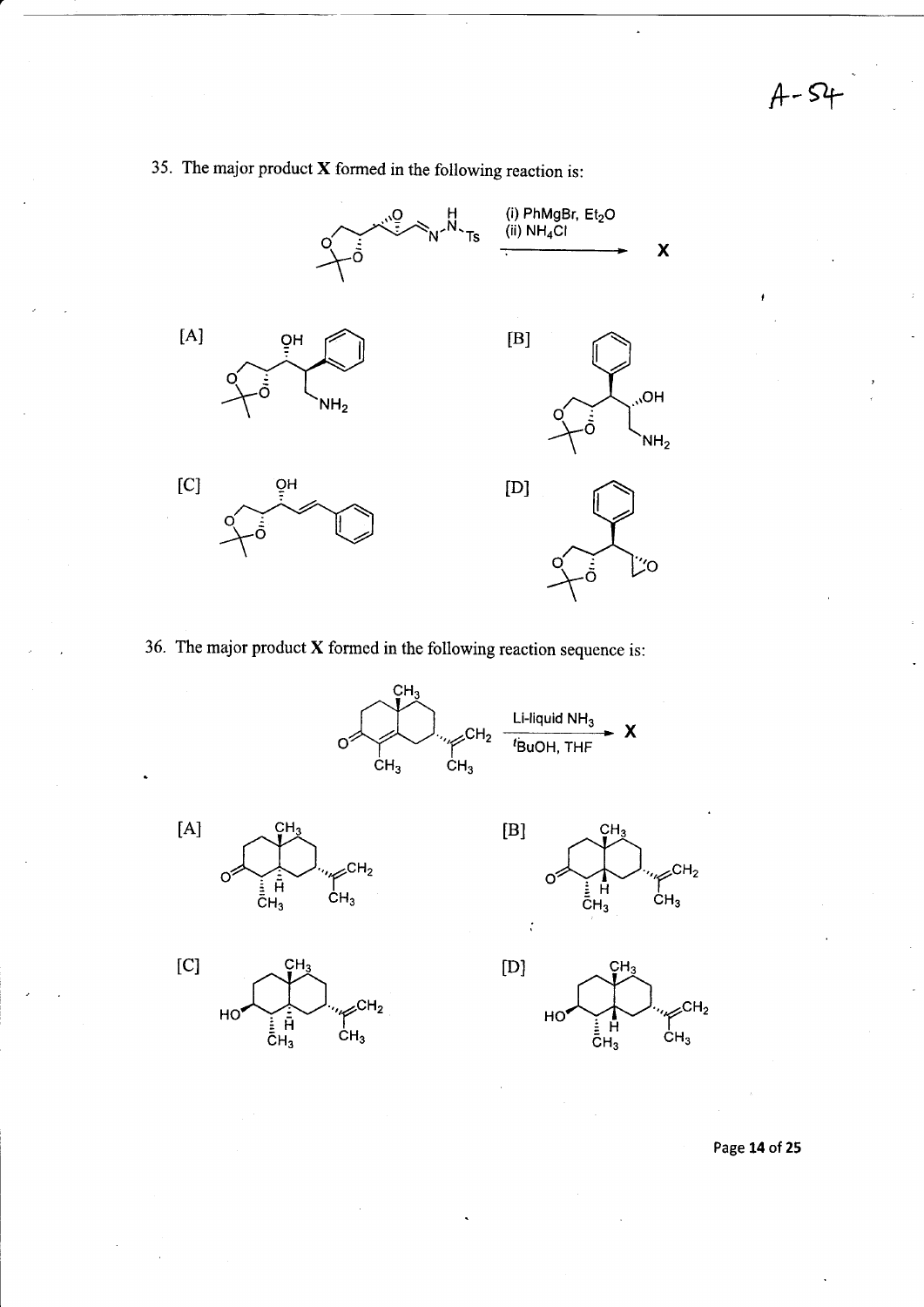*A--9f* 



37. The major product X formed in the following reaction is:

38. Compound  $X (C<sub>5</sub>H<sub>10</sub>O<sub>2</sub>)$  gives the following <sup>1</sup>H-NMR spectrum. The peaks at 1.40, 2.25 and 3.90 ppm are with an intensity ratio of nearly 6:3:1. Compound  $\bar{\mathbf{X}}$  is:



Page **15** of25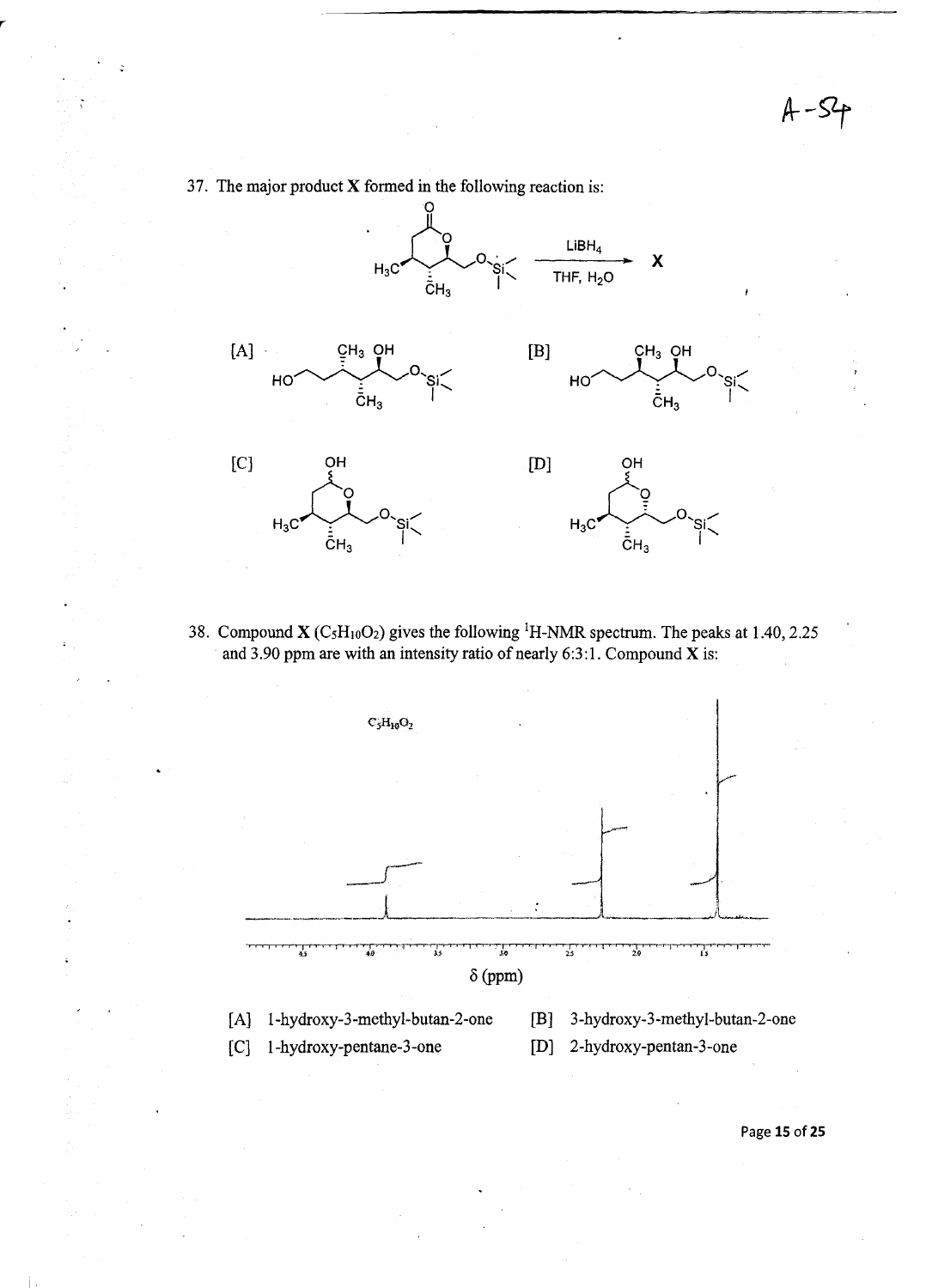ာ



39. The suitable reagents (i) and (ii) for the following transformations are:

40. The IR spectrum shown below is exhibited by one of the following ketones.



Page **16** of 25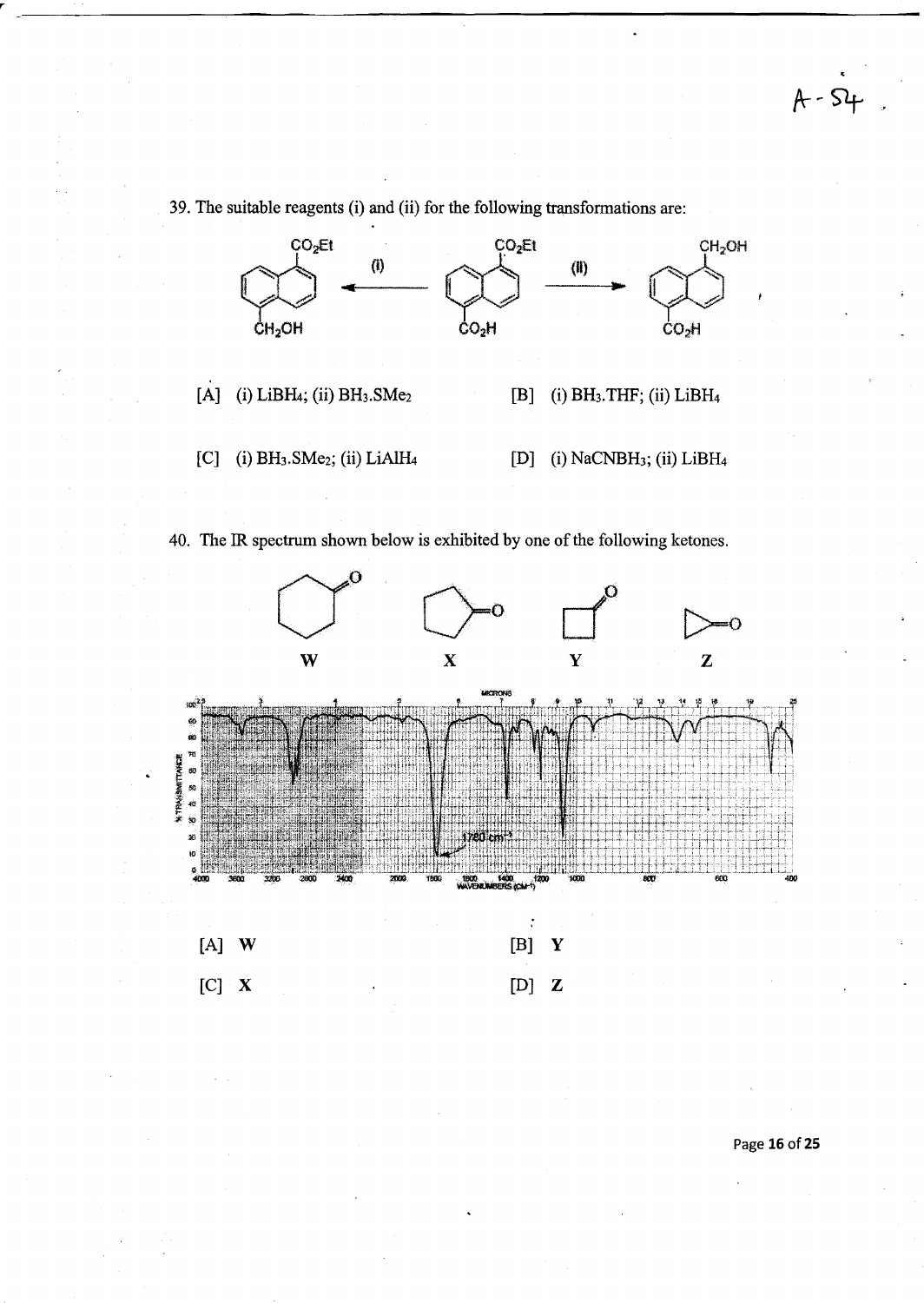41. NaCl has interpenetrating fcc lattices of  $Na<sup>+</sup>$  and Cl with  $Na<sup>+</sup>$  in the octahedral site of Cl and *vice versa*. The distance between the closest Na<sup>+</sup> and Cl<sup>-</sup> is 2.82 Å. The distance between the closest Na<sup>+</sup> ions (in  $\hat{A}$ ) is:

| $[A]$ 5.64 |  | $[B]$ 4.88 |            |
|------------|--|------------|------------|
| $[C]$ 3.99 |  |            | $[D]$ 2.82 |

42. The coefficient of thermal expansion is defined as,  $\alpha = \frac{\Delta V}{V_0 \Delta T}$ , where  $V_0$  is the original volume, and  $\Delta V$  and  $\Delta T$  are the change in volume and temperature respectively. The X-ray diffraction peak corresponding to the (1 1 1) plane of a crystal with a primitive cubic lattice shifts from  $2\theta = 30^{\circ}$  to  $2\theta = 20^{\circ}$  when the temperature is increased from 100 to 300 K. The  $\alpha$  of the crystal (in K<sup>-1</sup>) is:

| $[A]$ 0.671 |  |  | $[B]$ 0.250 |
|-------------|--|--|-------------|
| $[C]$ 0.067 |  |  | $[D]$ 0.012 |

43. A transition that occurs in materials, by a mechanism equivalent to the Jahn-Teller distortion in molecules, is:

| [A] metal-semiconductor | [B] paramagnet-ferromagnet     |
|-------------------------|--------------------------------|
| [C] solid-liquid        | [D] paraelectric-ferroelectric |

44. The spin part of the Heitler-London ground electronic wave function of  $H_2$  is:

| [A] $2^{-1/2}$ [ $\alpha(1)\beta(2) - \alpha(2)\beta(1)$ ] | [B] $2^{-1/2} [\alpha(1)\beta(2) + \alpha(2)\beta(1)]$ |
|------------------------------------------------------------|--------------------------------------------------------|
| [C] $\alpha(1) \alpha(2)$                                  | [D] $\beta(1) \beta(2)$                                |

45. The longest wavelength absorption peak in the electronic spectrum of butadiene appears at 217 nm. According to Huckel model, the stabilization energy of butadiene owing to a delocalization of  $\pi$  electrons is:

| $[A]$ 1.66 eV |  |  | $[B]$ 0.66 eV |
|---------------|--|--|---------------|
| $[C]$ 2.21 eV |  |  | $[D]$ 4.32 eV |

Page **17** of 25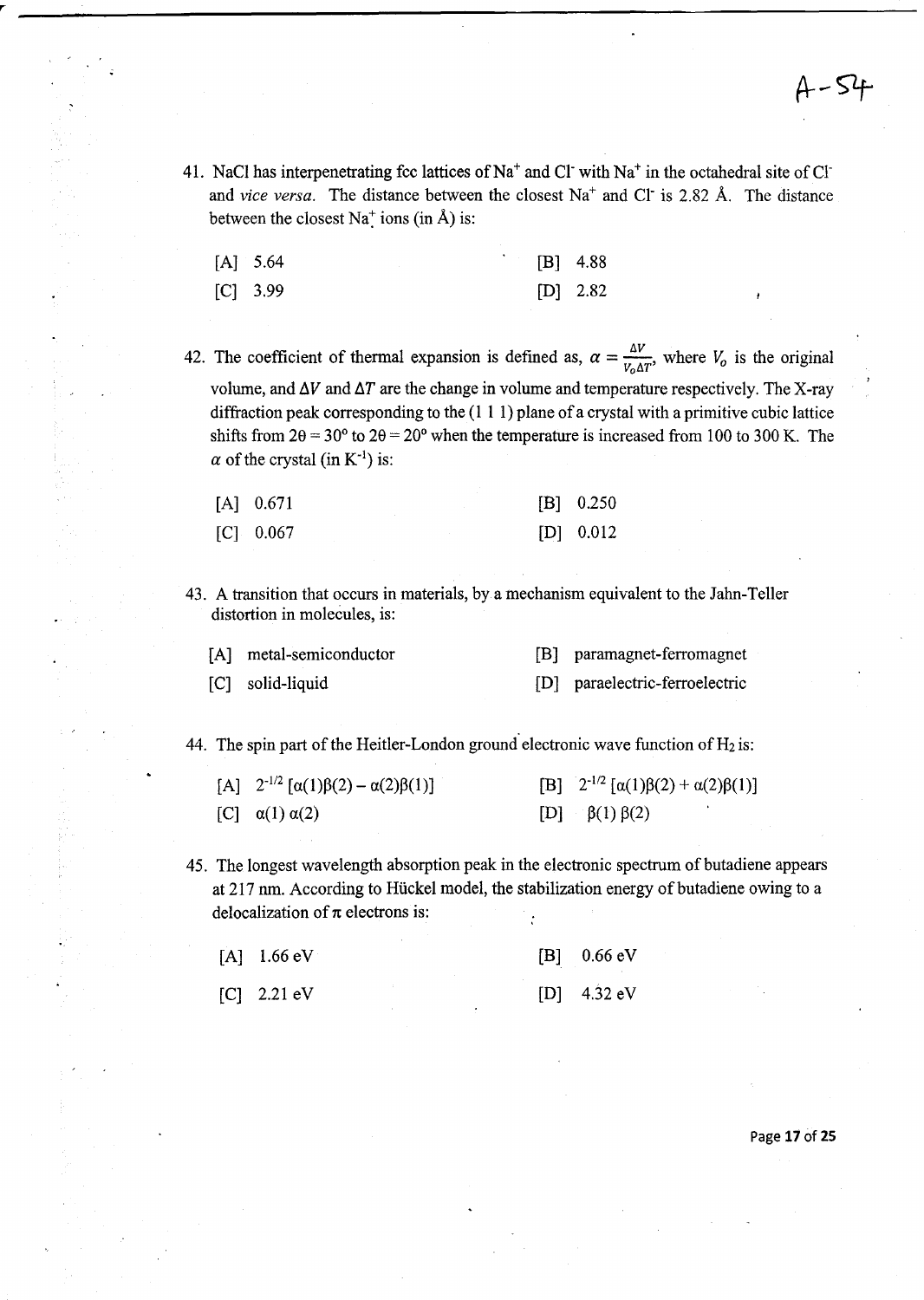46. If the radius of the first Bohr orbit of H-atom is x, then the de Broglie wavelength of an electron in the third Bohr orbit is:

| [A] $3\pi x$ | [B] $4\pi x$ |
|--------------|--------------|
| [C] $5\pi x$ | [D] $6\pi x$ |

47. The half-life period of a gaseous reaction is 350 s at an initial pressure of 80 kPa at 500 K. When the pressure is reduced by a factor of two, the half-life becomes 175 s at the same temperature. The order of the reaction is:

| $[A]$ 3 | $[B]$ 2 |  |
|---------|---------|--|
| $[C]$ 0 | $[D]$ 1 |  |

48. The commutator  $i[\hat{H}, \hat{p}]/\hbar$  defines:

r

| [A] Energy  | [B] Velocity  |
|-------------|---------------|
| $[C]$ Force | [D] Frequency |

- 49. The rate constant of the gas phase reaction  $2NO_2 + F_2 \rightarrow 2NO_2F$  is 3.8 x 10<sup>6</sup> dm<sup>3</sup> mole<sup>-1</sup>  $s<sup>-1</sup>$  at 300 K. The order of the reaction is:
	- [A] 0 [C] 2 [B] 1 [D] 3
- 50. For a set of two parallel first-order reactions,  $A \rightarrow P$  and  $A \rightarrow Q$  with rate constants,  $k_1$ and  $k_2$ , respectively, the concentration of P at infinite time is:  $(A_0$  is initial concentration of A)

 $\cdot$ 

| [A] $k_1[A_0]$       |  | [B] $k_1[A_0]/(k_1+k_2)$ |
|----------------------|--|--------------------------|
| [C] $(k_1/k_2)[A_0]$ |  | [D] $(k_1+k_2)[A_0]$     |

Page **18 of 25** 

 $A - SP$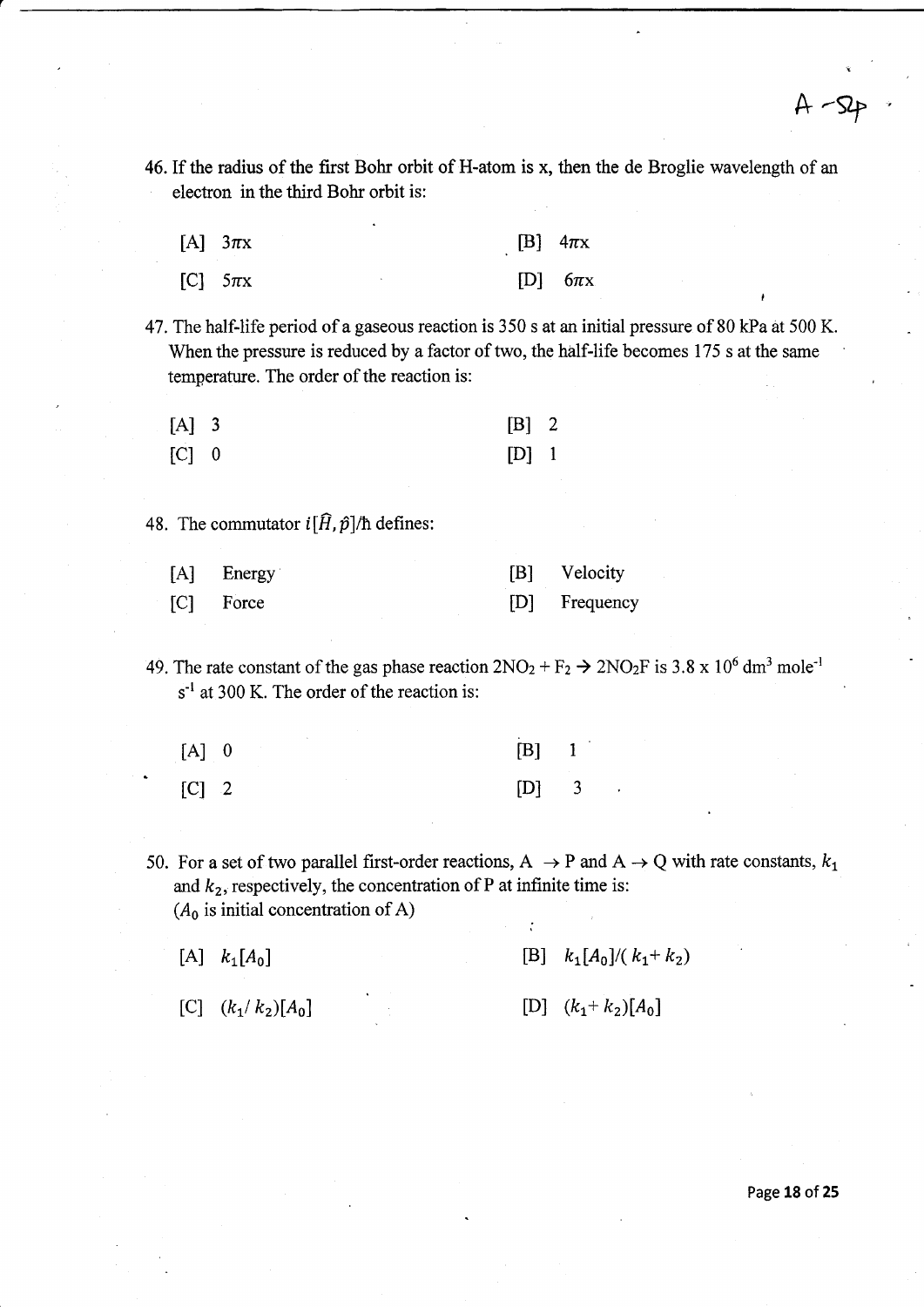51. A defect-free crystal has a density of 2.000 g cm<sup>-3</sup>. If it had 0.1% Frenkel or Schottky defect sites, the density would be respectively:

| $[A]$ 1.998, 2.000 |  | $[B]$ 2.000, 1.900 |
|--------------------|--|--------------------|
| $[C]$ 2.000, 1.998 |  | $[D]$ 1.999, 1.999 |

52. The collision theory expression for the rate constant of a bimolecular reaction is given below.

$$
k = N_0 \left(\frac{8k_B T}{\pi \mu}\right)^{1/2} \pi d_{AB}^2 e^{-\frac{E_0}{k_B T}}
$$

The activation energy  $(E_a)$  of the Arrhenius expression is related to  $E_0$  as:

| [A] $E_a = E_0 + RT$                 | [B] $E_a = E_0 + \frac{1}{2}RT$      |
|--------------------------------------|--------------------------------------|
| [C] $E_a = N_0 E_0 + \frac{1}{2} RT$ | [D] $E_a = N_0 E_0 - \frac{1}{2} RT$ |

53. The molar absorption coefficient of a solute at 540 nm is  $286$  L mol<sup>-1</sup> cm<sup>-1</sup>. When the light of that wavelength passes through a 6.5 mm cell containing a solution of the solute, 46.5% of the light was absorbed. The concentration of the solution is:

| $[A]$ 4.5 mM | $[B] 3.0 \text{ mM}$ |
|--------------|----------------------|
| $[C]$ 1.5 mM | $[D]$ 7.5 mM         |

54. The vibrational frequency of oxygen molecule is  $1580 \text{ cm}^{-1}$ . The vibrational temperature  $(\theta_v)$  of oxygen molecule (in K) is nearly equal to:

| $[A]$ 569 |            |  | $[B]$ 1138 |
|-----------|------------|--|------------|
|           | $[C]$ 2276 |  | $[D]$ 3414 |

55. The rotational constant of  $O_2$  is 1.45 cm<sup>-1</sup>. At 300 K, the value of the rotational partition function is nearly equal to:

| $[A]$ 36  | $[B]$ 72  |  |
|-----------|-----------|--|
| $[C]$ 144 | $[D]$ 288 |  |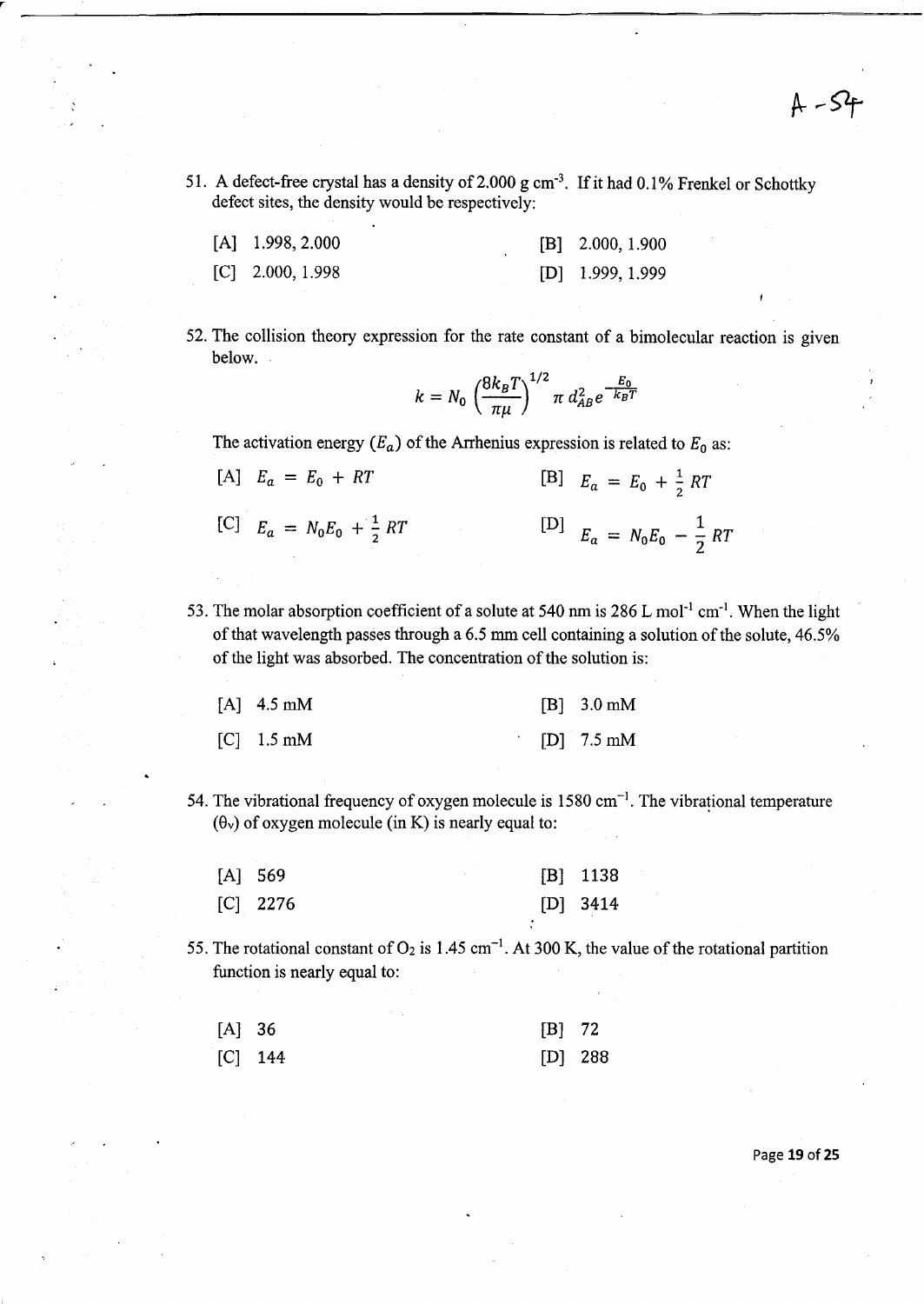56. In a Daniel cell,  $E^0 = 1.099$  V and the ratio of concentration of CuSO<sub>4</sub> and ZnSO<sub>4</sub> is 2:1. The cell potential at 298 K is [assume that activities of the ionic species are equivalent to their molalities]:

| $[A]$ 1.08 V | $[B]$ 1.11 V |
|--------------|--------------|
| $[C]$ 1.12 V | $[D]$ 1.09 V |

57. Based on the great orthogonality theorem, the missing characters in the irreducible representations  $\Gamma_2$  and  $\Gamma_3$  are:

| -62 | $2C_3$ | $3\sigma_v$ |
|-----|--------|-------------|
|     |        |             |
|     |        |             |
|     |        |             |

- [A]  $\Gamma_2 = 1, 1, -1$  and  $\Gamma_3 = -1, 1, -1$ [C]  $\Gamma_2 = 1, -1, -1$  and  $\Gamma_3 = 1, 1, -1$ [B]  $\Gamma_2 = 1, 1, -1$  and  $\Gamma_3 = 2, -1, 0$ [D]  $\Gamma_2 = 1, 2, -1$  and  $\Gamma_3 = 2, 0, 0$
- 58. Calculate the potential (emf) of the cell: Cd  $|Cd^{2+}(0.10 M)|H^+(0.20 M)|Pt, H_2 (0.5 atm)$ at 298 K [ $E^{\circ}$  for  $Cd^{2+}$  /  $Cd = -0.403$  V].

| $[A]$ 0.500 V | [B] 0.600 V   |
|---------------|---------------|
| $[C]$ 0.400 V | $[D]$ 0.300 V |

59. The characters per un-shifted point under  $\hat{C}_4$  and  $\hat{S}_4$  symmetry operations are respectively:

| $[A] -1, -1$ | $[B]$ 0,0  |
|--------------|------------|
| $[C]$ 1, -1  | $[D] -1,1$ |

60. Butadiene has an absorption at  $4.54 \times 10^4$  cm<sup>-1</sup> for a transition from  $n = 2$  state to  $n = 2$ 3 state. Assuming particle in a box model, the approximate total length of the molecule is:

| $[A]$ 5.78 Å                             |  |  | $[B]$ 4.78 Å |
|------------------------------------------|--|--|--------------|
| $\begin{bmatrix} C \end{bmatrix}$ 6.78 Å |  |  | $[D]$ 7.78 Å |

Page **20** of25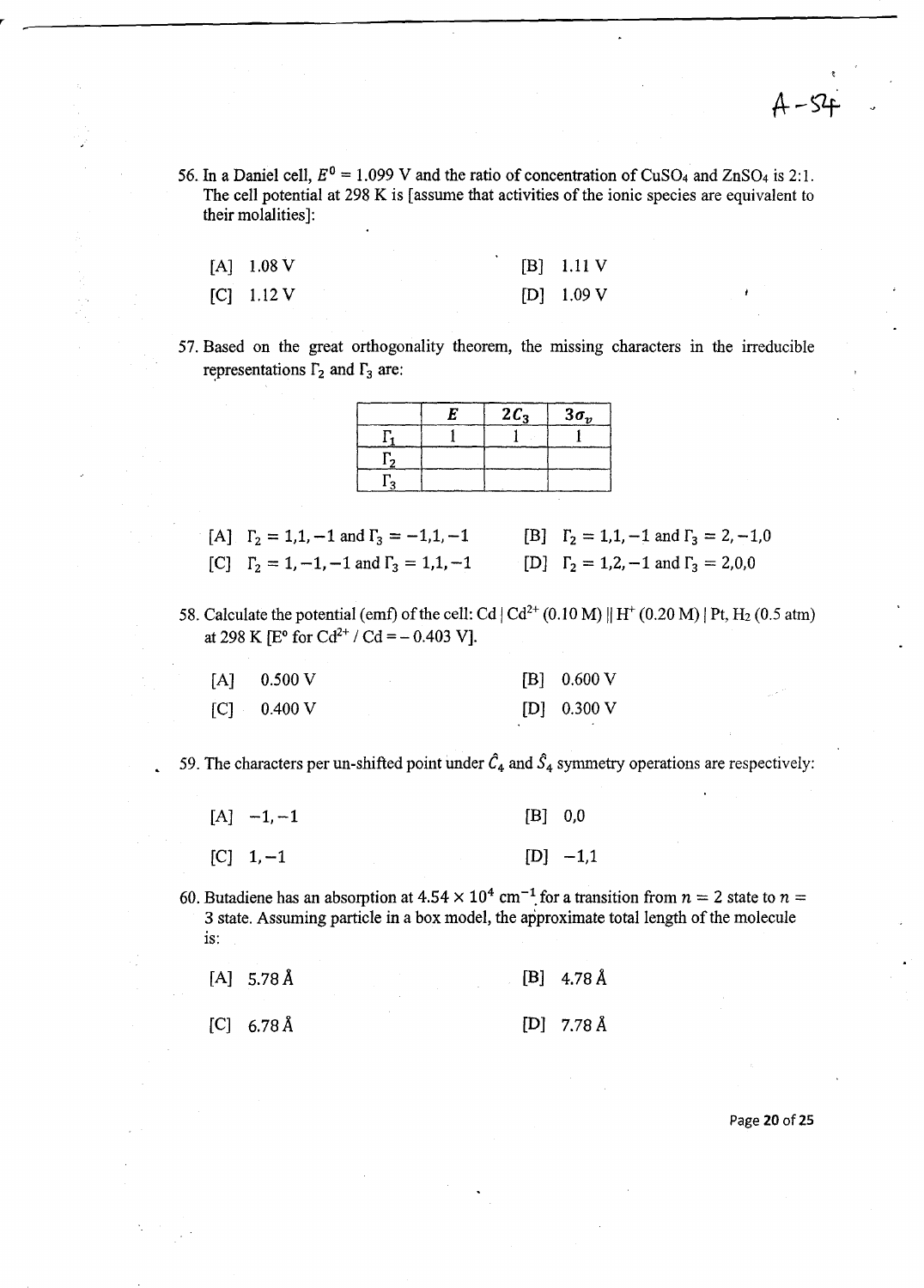-S

61. The proton NMR spectra of  $(C_5H_5)_2Fe(CO)_2$  in CS<sub>2</sub> at various temperatures are given below. The resonance peak at  $\delta = 4.4$  ppm corresponds to:



62. The oxidation states of P in  $H_4P_2O_5$ ,  $H_4P_2O_6$  and  $H_4P_2O_7$  are, respectively:

- $[A]$  +3, +5, and +4
- [B] +5, +3, and +4
- $[C]$  +5, +4, and +3
- [D]  $+3$ ,  $+4$ , and  $+5$

Page 21 of 25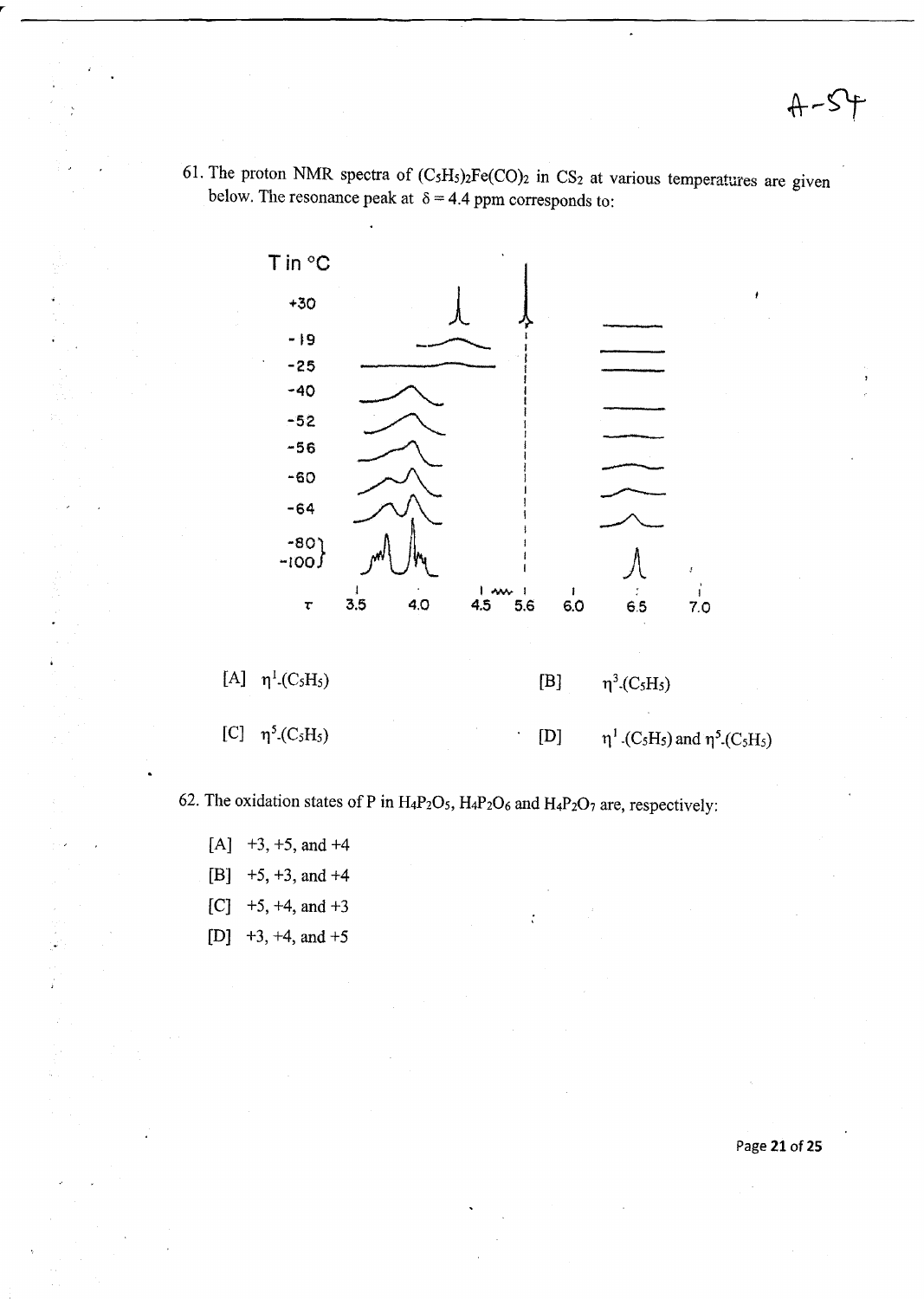63. Match the following silicates:

| A | $\left[\frac{\text{Si}_4\text{O}_{11}}{\text{m}^6}\right]$ | Layered structure |
|---|------------------------------------------------------------|-------------------|
|   | $[SiO3]n2n-$                                               | Double chain      |
|   | $[Si_2O_5]_n^{2n-}$                                        | Single chain      |

r-------------------------------------------------------------

- $[A]$  $A=R; B=P; C=Q$
- $[B]$ A=Q;B=R;C=P
- $[<sup>C</sup>]$  $A=P$ ;  $B=S$ ;  $C=R$
- [D]  $A=Q; B=P; C=R$
- 64. Among the macrocycles **I, II** and **III**, the one with greatest affinity for  $K^+$  ion, and the corresponding coordination geometry around the metal ion, are respectively,



- [A] **I** and octahedral [B] I and planar hexagonal
- [C] II and planar hexagonal [D] **III** and octahedral
- 65. The  $\sigma$ -bond between two Re atoms in  $[Re_2Cl_8]^2$  : will have contribution from the following orbital(s):
	- $[A]$   $d_{z^2}$
	- [B]  $d_{xy}$ ,  $d_{yz}$  and  $p\pi$
	- [C] *dxz, dyz* and *pz*
	- [D] *dxy*

 $A - 54$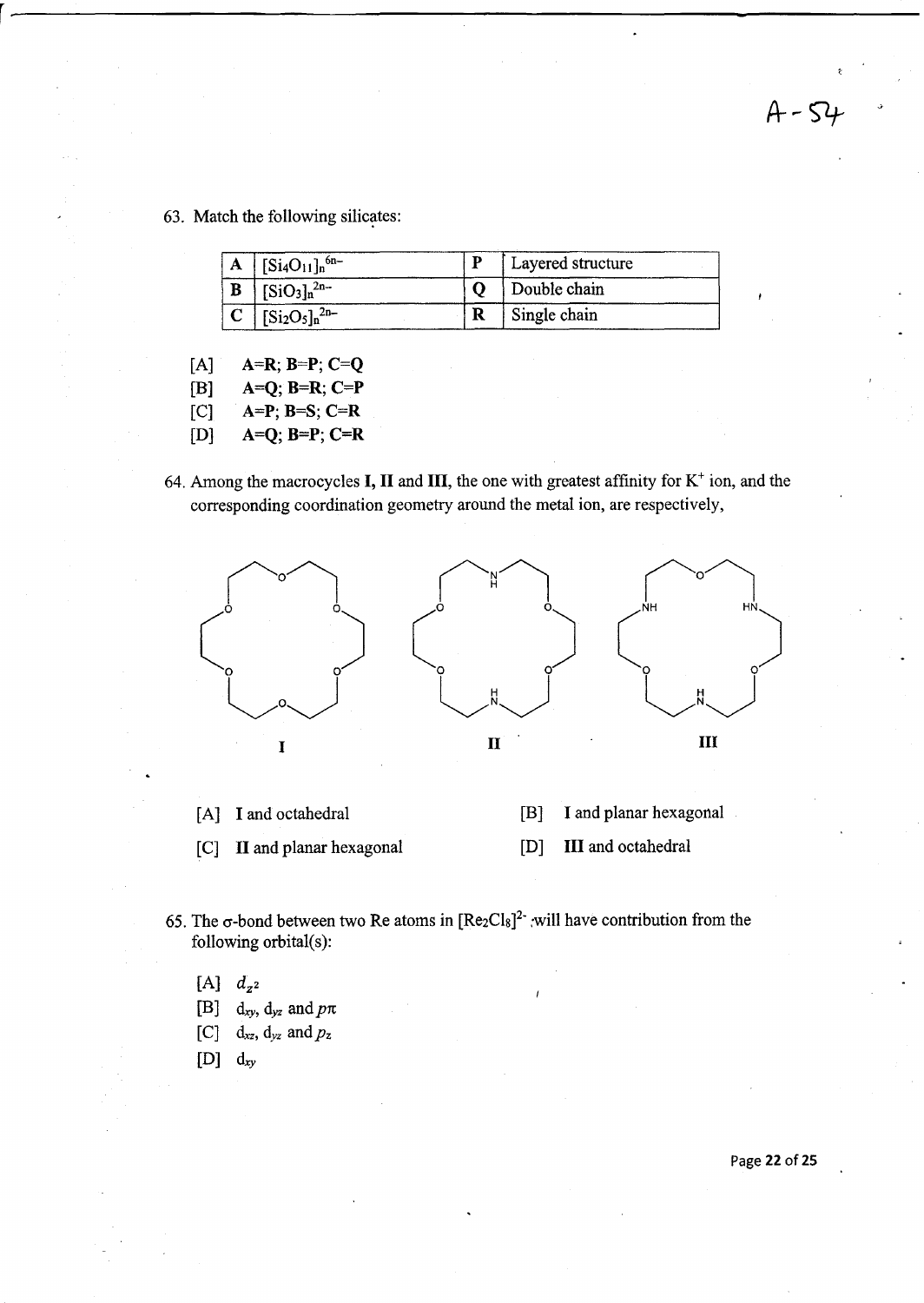66. The oxidation states of iron in *hemoglobin, myoglobin, transferrin* and *ferritin* in their resting states are, respectively

| $[A]$ +3, +3, +2 and +2.          |  | $[B]$ +2, +3, +2 and +3.    |
|-----------------------------------|--|-----------------------------|
| [C] $+3$ , $+2$ , $+2$ and $+3$ . |  | [D] $+2, +2, +3$ and $+3$ . |

67. A vital role CuCl<sub>2</sub> in the Wacker Process is:

- [A] avoiding Pd metal precipitation
- [B] reacting with hydrochloric acid
- [C] reducing Pd salt
- [D] splitting water
- 68. The coordination geometries around the metal ion in *rubredoxin, cytochromes* and *plastocyanin* are:
	- [A] tetrahedral, octahedral and flattened-tetrahedral, respectively
	- [B] tetrahedral, octahedral and tetrahedral, respectively
	- [C] tetrahedral, square planar and pseudo-tetrahedral, respectively
	- [D] square planar, tetrahedral and pseudo-octahedral, respectively

69. 0.2856 g of sodium oxalate (MW = 134) is dissolved in water followed by the addition of H2S04. This solution is then titrated at 70 °C, requiring 45.12 mL of a KMn04 solution. The end point is overrun and back titration is carried out with  $1.74$  mL of  $0.0516$  (M) oxalic acid solution. The molarity of KMnO<sub>4</sub> solution is:

| [A] | 0.1922 M |  |  | $[B]$ 0.5160 M |
|-----|----------|--|--|----------------|
|-----|----------|--|--|----------------|

 $[<sub>C</sub>]$ 0.0197 M [D] 0.5000 M

70. The Russell-Saunders ground term for  $Cu^{3+}$  is:

 $[A]$ <sup>2</sup>D<sub>3/2</sub>  $[B]$  <sup>2</sup>D<sub>5/2</sub> [C] <sup>3</sup>F<sub>2</sub><sup>2</sup>  $[D]$ <sup>3</sup>F<sub>4</sub>

71. The octahedral site stabilization energy (OSSE) for  $Co<sup>2+</sup>$  is:

| [A] | $-1.33$ Dq <sub>o</sub> | [B] | $-2.67 \text{ Dq}_0$ |
|-----|-------------------------|-----|----------------------|
|     |                         |     |                      |

 $[C]$  -5.33 Dq<sub>o</sub> [D] -8.44 Dq<sub>o</sub>

Page **23** of 25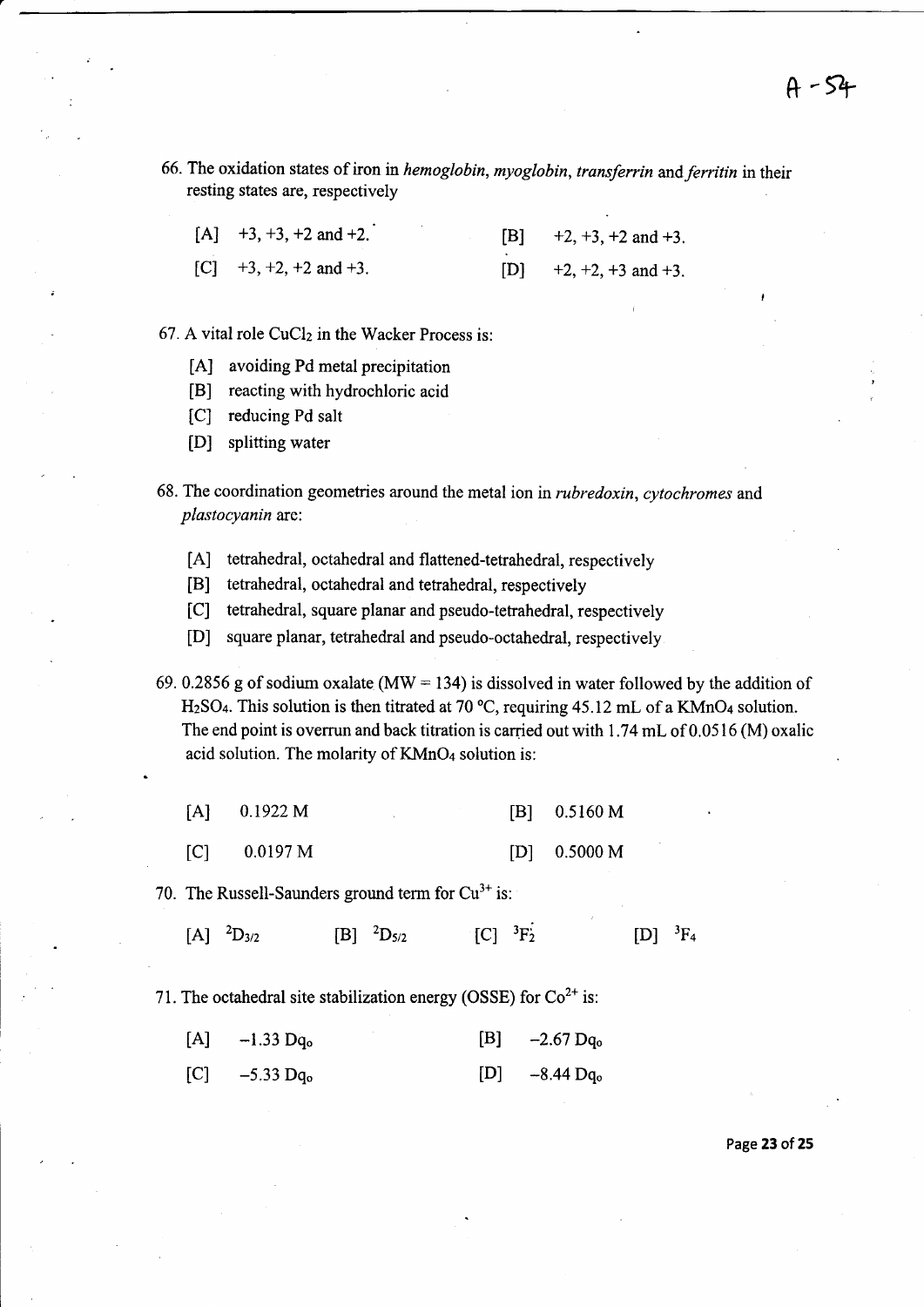72. The number of geometrical isomers for  $[Co(glycinate)<sub>2</sub>(NH<sub>3</sub>)Cl<sup>+</sup>$  is 'X' and among these geometrical isomers 'Y' are optically active. The values of 'X' and 'Y', respectively are:

 $[A]$  6 and 4 [B] 7 and 5 [C]  $\cdot$  6 and 5 [D] 5 and 4

73. Using HSAB concepts, the reactions predicted to have an equilibrium constant greater than 1 are:

(i)  $SO_2 + (Ph)_3P(HOCMe_3) \rightleftharpoons (Ph)_3PSO_2 + HOCMe_3$ 

(ii)  $R_3P$ ·BBr<sub>3</sub> +  $R_3N$ ·BF<sub>3</sub>  $\rightleftharpoons$   $R_3P$ ·BF<sub>3</sub> +  $R_3N$ ·BBr<sub>3</sub>

(iii)  $CH<sub>3</sub>H<sub>g</sub>I + HCl \rightleftharpoons CH<sub>3</sub>H<sub>g</sub>Cl + HI$ 

(iv)  $LiI + CsF \rightleftharpoons LiF + CsI$ 

r -

[A] (i) and (ii)  $[B]$  (ii) and (iii)  $[C]$  (iii) and (iv)  $[D]$  (i) and (iv) .

74. The total number of theoretically predicted electronic transitions expected on lowering the symmetry of  $[Cr(en)_3]^{3+}$  to *trans*- $[Cr(en)_2F_2]^{+}$ ,  $\{en = ethylene diamine\}$  is:

 $[A]$  3  $[B]$  5  $[C]$  6  $[D]$  4

75. As per total valence electron counting the zintl ion  $[TlSn_8]^3$  belong to:

[A] *Closo* [B] *Nido* [C] *Arachno* [D] *Hypo* 

- 76. The correct order of relative rates for water exchange reactions in  $[Mn(OH<sub>2</sub>)<sub>6</sub>]<sup>2+</sup>$ ,  $[Cr(OH<sub>2</sub>)<sub>6</sub>]<sup>3+</sup>$ , and  $[Fe(OH<sub>2</sub>)<sub>6</sub>]<sup>3+</sup>$  is:
	- [A]  $[Mn(OH_2)_6]^{2+} > [Cr(OH_2)_6]^{3+} > [Fe(OH_2)_6]^{3+}$
	- [B]  $[Mn(OH<sub>2</sub>)<sub>6</sub>]<sup>2+</sup> > [Fe(OH<sub>2</sub>)<sub>6</sub>]<sup>3+</sup> > [Cr(OH<sub>2</sub>)<sub>6</sub>]<sup>3+</sup>$
	- $[C]$   $[Fe(OH<sub>2</sub>)<sub>6</sub>]<sup>3+</sup> > [Mn(OH<sub>2</sub>)<sub>6</sub>]<sup>2+</sup> > [Cr(OH<sub>2</sub>)<sub>6</sub>]<sup>3+</sup>$
	- $[D]$   $[Fe(OH<sub>2</sub>)<sub>6</sub>]<sup>3+</sup> > [Cr(OH<sub>2</sub>)<sub>6</sub>]<sup>3+</sup> > [Mn(OH<sub>2</sub>)<sub>6</sub>]<sup>2+</sup>$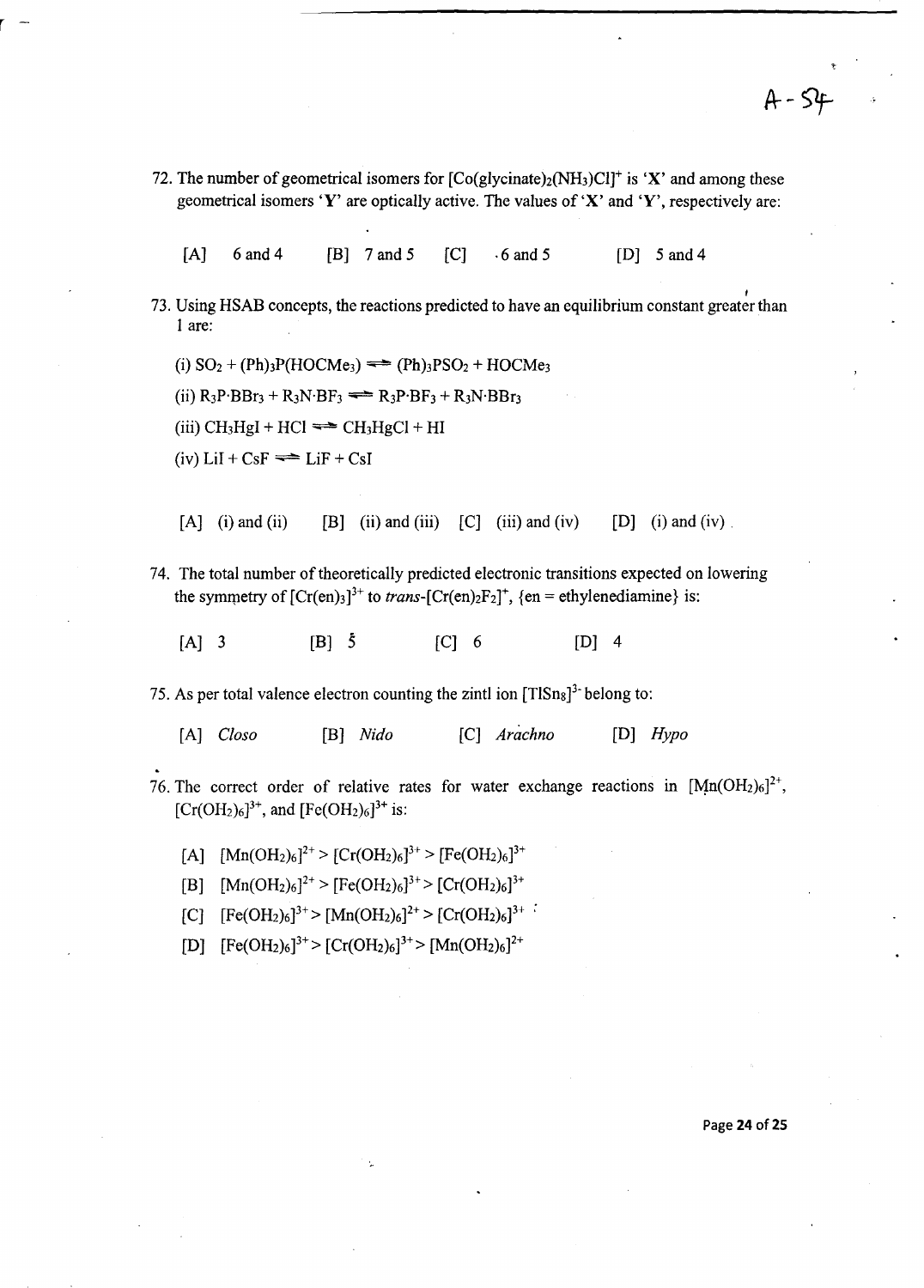77. For the following reaction, the first step involves the breaking of a Co-O carbonate chelate bond, which is followed by protonation of the pendant carbonate-O atom. If the reaction is carried out in  $H_2$ <sup>18</sup>O, the product I will have:

[Co(NH<sub>3)</sub><sub>4</sub>(CO<sub>3</sub>)]<sup>+</sup> 
$$
\xrightarrow{[H_3O]^+
$$
, H<sub>2</sub>O}  
[Co(NH<sub>3</sub>)<sub>4</sub>(H<sub>2</sub>O)<sub>2</sub>]<sup>3+</sup> + CO<sub>2</sub>

- [A] two  $H<sub>2</sub><sup>18</sup>O$
- [B] one  $H_2^{18}O$  and one  $H_2^{16}O$
- $[C]$  two  $H<sub>2</sub><sup>16</sup>O$
- [D]  $\text{H}_2{}^{18}\text{O}$  and  $\text{H}_2{}^{16}\text{O}$  in the ratio 2:1

78. The expected number of fluorine environments in  $IF_5^2$  and  $IF_5$  are:

| [A] | one and two, respectively | two and two, respectively |
|-----|---------------------------|---------------------------|
|     |                           |                           |

 $[<sub>C</sub>]$ two and one, respectively [D] one each

79. In inner sphere electron transfer, the sequence (order) of steps involved is:

- [A] electron transfer, bridge formation and bridge cleavage
- [B] electron transfer, bridge cleavage and bridge formation
- [C] bridge formation, electron transfer and bridge cleavage
- [D] bridge formation, bridge cleavage and electron transfer
- 80. The correct order of nucleophilic substitution reaction rates for square planar complexes of  $Ni(II)$ ,  $Pd(II)$  and  $Pt(II)$  is:

 $\ddot{\cdot}$ 

| [A] $\text{Ni(II)} > \text{Pd(II)} > \text{Pt(II)}$ | [B] $\text{Ni(II)} > \text{Pt(II)} > \text{Pd(II)}$ |
|-----------------------------------------------------|-----------------------------------------------------|
| $[C]$ $Pd(II) > Ni(II) > Pt(II)$                    | [D] $Pt(II) > Pd(II) > Ni(II)$                      |

Page **25** of25